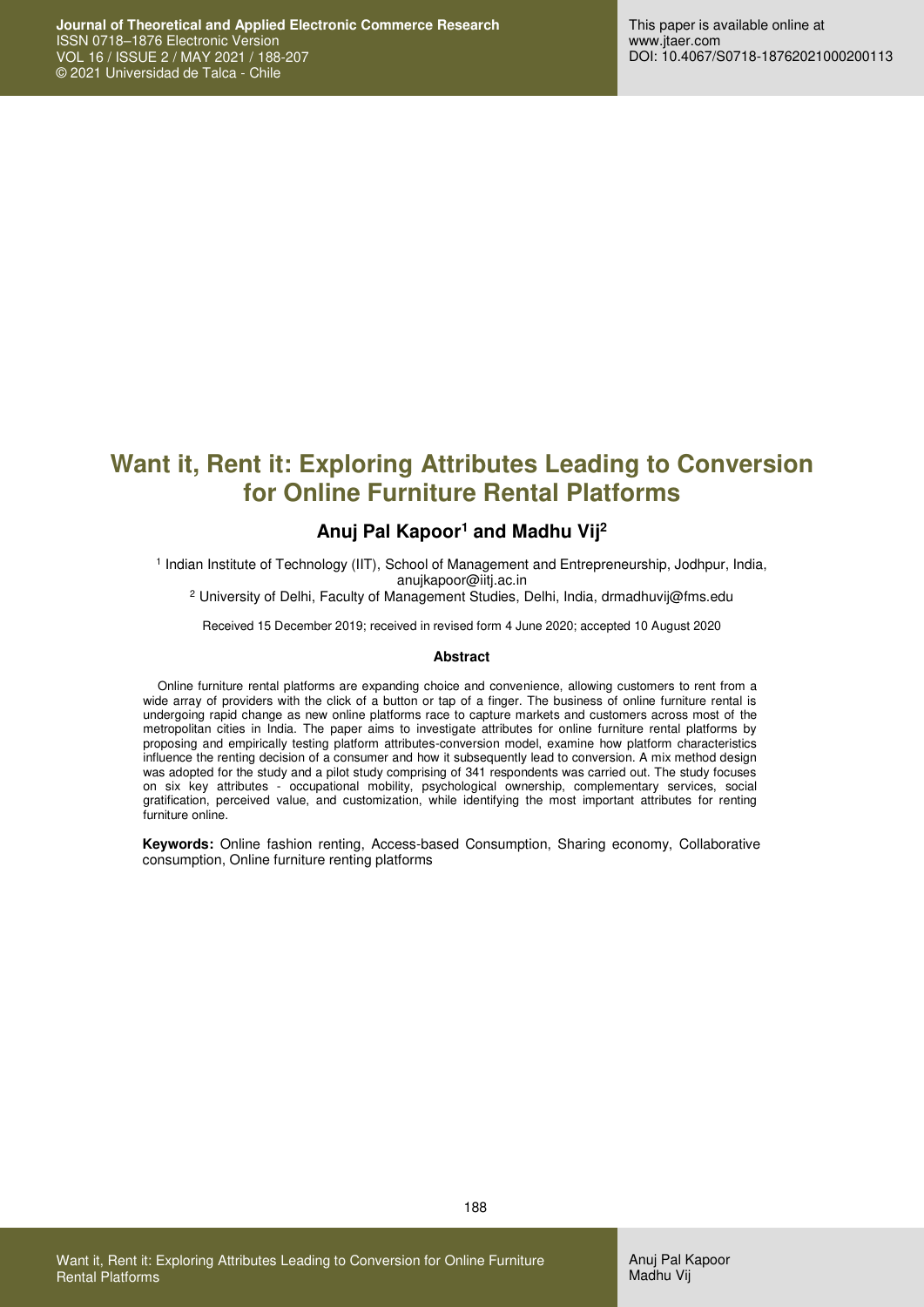## **1 Introduction**

In recent years, the collaborative economy, often described as the sharing economy or access based consumption has achieved phenomenal success and influenced consumption patterns of digital savvy consumers [51], [61], [84]. The sharing economy has gained momentum in different contexts such as car renting, accommodation, music and clothing [51], [63], [83], [84]. In the last two years starting 2018, the concept of collaborative economy has emerged as an upcoming trend in the online fashion rental especially online furniture rental platforms (OFRPs) [1], [51], [94]. The online furniture rental industry has seen an impressive growth in the last two years and has become more popular than in-store shopping owing to affordable smartphones, multiple online purchase platforms and costeffective availability of internet or data [95], in turn leading to variety of products, availability of products, spatial and temporal convenience. As a result, the online renting market is gaining increasing traction [2], [9], [39], [97].

Globally, second hand online shopping, in particular, online renting has become the fastest growing segment [76]. The second hand goods market is presently valued at \$ 150 billion in 2017 [88], [94] and the market is expected to be a \$ 700 billion market by 2022 [94], with fashion including apparel and footwear leading the way, followed by furniture and home decor. As per report [76], the online rental market is supposed to be a \$ 335 billion market by 2025. In India alone, the online rental market currently stand at around \$28 billion [76], whereas the online furniture rental market, including furniture, home décor and appliances is estimated to be a \$ 2 billion market. The rise of rental services platforms have led to a change in the Indian mindset and opened up to the idea of renting what customers need. Consumers have become more capricious and less loyal [26]. Online renting not only provides customers access to variety and aspirational designs but also value for money by renting furniture based on usage. As a result, an increasing number of startups have forayed into the online furniture rentals (Table 1).

The consumers have turned towards online renting for multiple reasons such as convenience, economic benefit, social status and personalized experience [70]. As a result, consumer wants to explore ready-to-live experiences provided by companies [48] and subsequently enhance their experiences [22], which has led to the development of alternative modes of acquisition and consumption based on collaboration and sharing between consumers [1], [21], [64], [85].

The performance of online rental platforms has drawn attention of academia as well as policymakers [51], however, studies on online renting are limited [11], [30], [52], [70], [77], [78]. In addition, related work has so far focused more on product-service systems [14], and does not involve any transfer of ownership [8], [9], [42], [61], but seemingly very few researches have focused on collaborative online platforms dedicated to second-hand sales [40], [53], [82]. For instance, (name of the author?) [82] studied in general the influence of second hand products on consumers. (Name of the author/s) [1] studied the impact of main characteristics of such platforms on satisfaction and behavioral intentions. Whereas [53], [79] focused on influence of variables such as trust in online-second hand markets. Despite the potential of the online rental market, little is known pertaining to consumer's perception of online furniture renting and the factors that affect consumers' intentions to rent fashion item online [51]. There is a pressing need to uncover the motivations of online renting, despite the popularity and revenue of online rental platforms. Research dealing with online furniture rental is still in its infancy [18]. Therefore, we aim to differentiate our research from prior work, by moving beyond drivers of initial acceptance. Consequently these variables have not been explored in the context of online renting, which forms the premise for proposed hypothesis in our study. Our aim is to instead explore consumers' online furniture renting behaviour as well as analyze the association between multiple attributes and final conversion (i.e., renting furniture). To bridge this gap, the objectives of this study are twofold. (1) To examine which of the platform attributes, consumer's attitudes and social norms influence the perception of consumers towards online furniture rental (2) To assess the impact of online furniture rental on the customer's experience in terms of actual conversion ,i.e., using web platforms (mobile app or website).

This paper addresses such shortcomings and examines the platform attributes and individual characteristics of consumers in order to examine the empirical association between individual characteristics, platform attributes and online furniture renting. This study is different from the existing literature as it combines online renting and the behavioral intentions in the new online furniture rental environment. This paper offers two substantive contributions. Firstly, by linking context specific attributes with actual conversión, i.e., renting through specific portals , this study provides quantified evidence that shows how attributes pertaining to online furniture rental impact customers' renting decisions. Secondly, using the concept of customer specific attributes, the study discusses how the mechanisms of online furniture rental portals could lead to an increase in online renting.. By applying these concepts to online portals or web based platforms such as mobile apps or websites, this study expands our understanding of how the use of interactive technology influences purchase behavior and in turn renting. Keeping in mind the self-reported measures of web based platforms [12], [54] and purchase intentions [98], our study adds to the collaborative economy literature, especially online renting, by incorporating behavioral measures of consumers towards using web based platforms.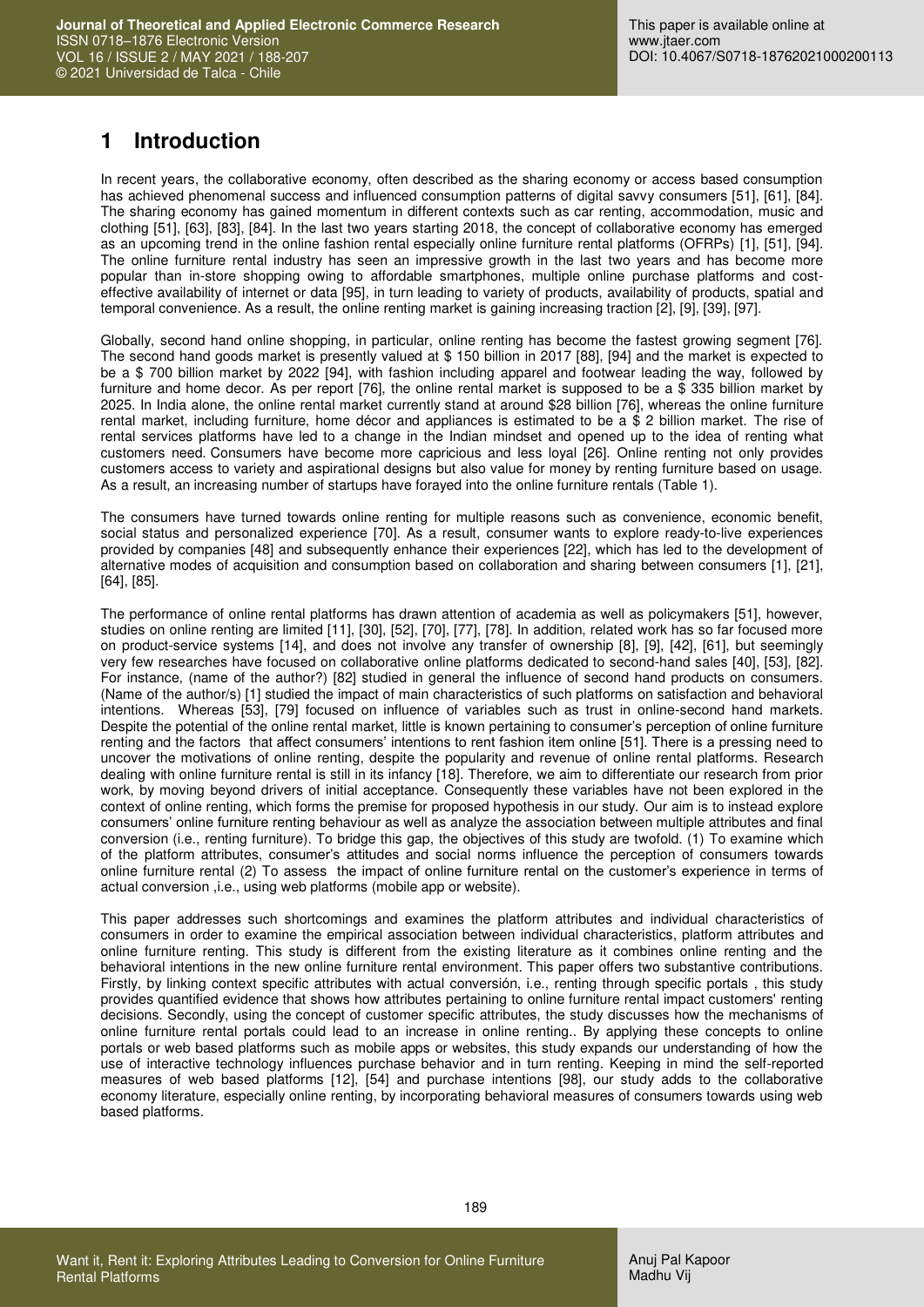| <b>Online Furniture</b> | <b>Model</b>                     | Launch | <b>Headquarters</b> | <b>Customer Base*</b> | Funding*      |
|-------------------------|----------------------------------|--------|---------------------|-----------------------|---------------|
| Rental                  |                                  | Year   |                     |                       |               |
| <b>Providers</b>        |                                  |        |                     |                       |               |
| Furlenco                | <b>Rental Subscription Model</b> | 2012   | Bangalore           | 48000                 | \$36 Million  |
| RentoMojo               | <b>Rental Subscription Model</b> | 2012   | Bangalore           | 25000                 | \$27 Million  |
| City Furnish            | <b>Rental Subscription Model</b> | 2015   | Gurgaon             | 4500                  | \$5 Million   |
| Fabrento                | <b>Rental Subscription Model</b> | 2016   | Delhi NCR           | 1100                  | Not Available |
| GrabOnRent              | <b>Rental Subscription Model</b> | 2015   | Bangalore           | 35000                 | \$3 Million   |
| Fairent                 | <b>Rental Subscription Model</b> | 2012   | Delhi NCR           | Not Available         | Self          |
| Rentickle               | <b>Rental Subscription Model</b> | 2015   | Delhi NCR           | 10.000                | \$4.3 Million |
| Voko                    | <b>Rental Subscription Model</b> | 2016   | Delhi NCR           | Not Available         | \$1.5 Million |
| Guarented               | <b>Rental Subscription Model</b> | 2015   | Bangalore           | Not Available         | \$5 Million   |
|                         |                                  |        |                     |                       |               |

#### Table 1: Online furniture rental providers in India

\*As of May 2020

The main goal is to help organizations in the online furniture market to better understand the issues related to these platforms and give recommendations about the type of strategy to adopt in order to address the requirements of the upcoming new market. To explore the role of online portals or web based platforms in consumer engagement, the current study developed and empirically tested a model to examine how customer specific and web based platform attributes influence the purchase decision of a consumer and subsequently lead to renting. The study focuses on six key attributes - perceived value, customization, social gratification, psychological ownership, occupational mobility and complementary services. Five of the constructs, i.e., perceived value, customization, social gratification, psychological ownership and occupational mobility have been adapted from previous studies whereas the sixth construct, complementary services is a result of the pre study conducted.

It was found that occupational mobility had the highest influence on conversión, i.e., rental of furniture through web based portals. Occupational mobility refers to movement of individuals from one geographic location to another due to change in their occupation. In other words, relocation to other cities for a better career prospect. People are hopping jobs in search of larger ownership and learning opportunities [59]. They are looking for different options to avoid troubles of shifting or reselling their existing furniture whenever they make a move. As a result, more and more people have started renting furniture online, to avoid the hassles of relocation. In addition to occupational mobility, complementary services such as free assembly, installation and de-installation was found to have the second highest influence on renting furniture online. Social gratification, i.e., acceptability among one's social circle and being regarded as a reference point due to owning latest designs and fashionable furniture, which otherwise would be beyond one's budget had the third highest influence on online renting. Followed by social gratification, perceived value, i.e., derived value in terms of price, convenience or savings, etc., in renting vs purchase, was found to be the next most important factor influencing online renting. Customization, i.e., ability for a user to customize a particular furniture as per choice was also found to have a positive influence on renting furniture online. However, psychological ownership was found to have a negative association with online renting of furniture.

The remaining part of this research paper is organized as follows: Section 2 contains the conceptual framework as well as theoretical explanation of the hypotheses considering current research findings. The employed research methodology used to explore second-hand purchases are explained in Section 3, and the results of the study are presented and discussed in Section 4. Section 5 discusses the findings and implications of the study. Section 6 concludes the document.

## **2 Literature Review and Hypothesis Development**

In this section we describe the theoretical contributions in the field of online rental platform to highlight the gaps in the literature. Also, we present the main concepts and expected links behind the suggested hypotheses to be tested in the research model.

#### **2.1 Conversion Rate**

Conversion has been defined by various researchers in different capacities. Taylor & Levin [93] defines conversion as an acceptance towards m-commerce i.e., if an individual has used a particular platform such as mobile app or website, then it is defined as a conversion. On the other hand, [65] [67] describes conversion as a purchase i.e., when an individual actually makes a purchase through a platform, it is a true conversion. We have adopted the convention of Newman and defined conversion as, placing an order through either a mobile app or website interface, making a payment and renting a particular product online.

In our study, when a customer places an order through the online furniture rental company's website or mobile and have rented a particular product for atleast a month is considered as a conversion. In case a customer scans through the menu options and have not made any online purchase on the website of the online furniture provider, it is not considered as a conversion. Few empirical studies, which have been carried out based on mobile app attributes in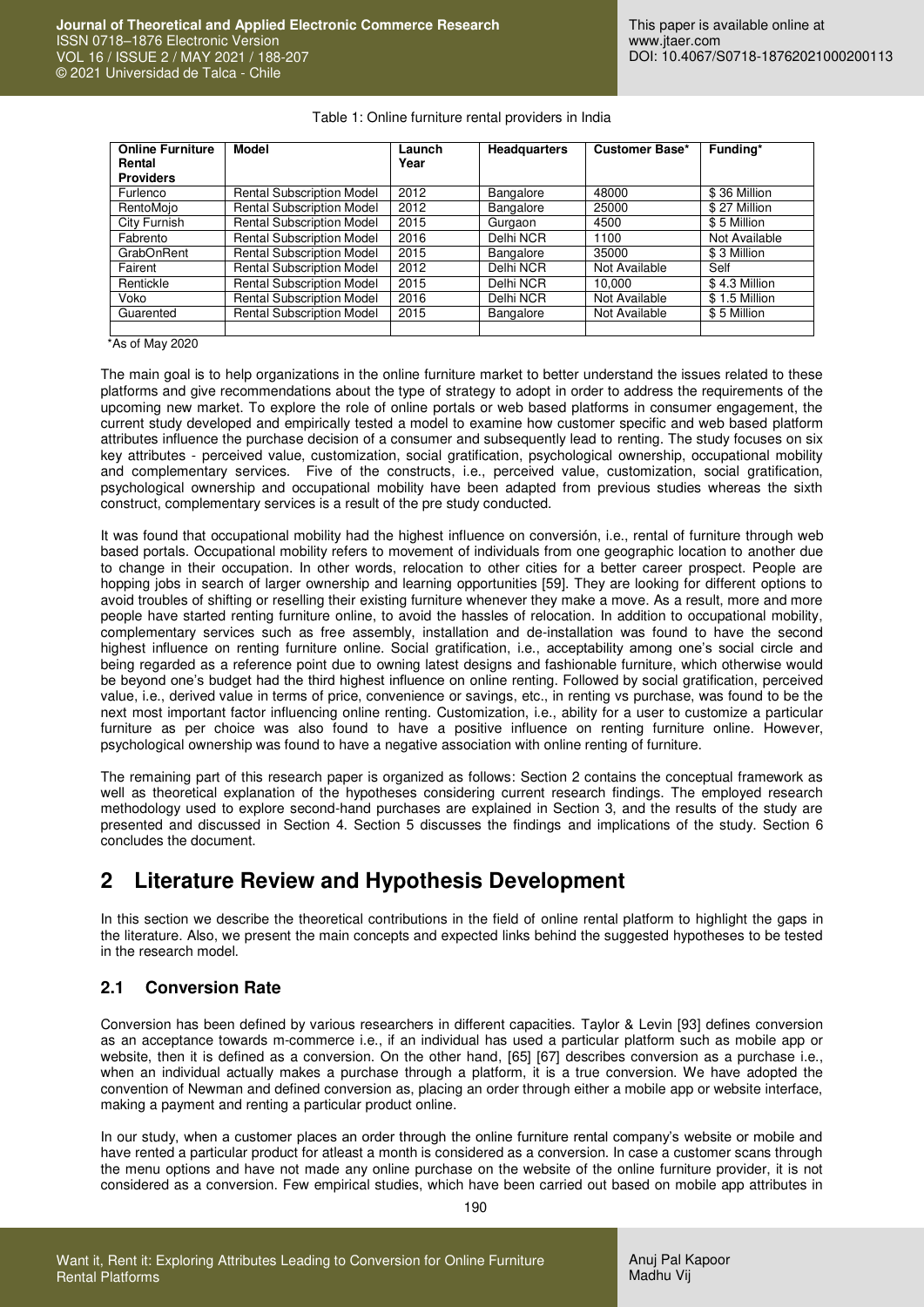the fields of information system and e-commerce support that attributes of a mobile app are salient stimuli that influence users' internal reactions and result in buying intention or actual purchase [6], [19], [20], [23], [34], [44], [54], [62], [65], [73], [81], [96]. Analogous to a commercial mobile app, an online furniture rental company is a multiattribute software product in which a combination of product and service attributes may influence users' experience that in turn affects their engagement behavior and final purchase.

### **2.2 Psychological Ownership**

Psychological ownership is defined as a *state* where an individual feels as though the target of ownership or a piece of that target is "theirs" [74]. People with strong psychological ownership typically feel liable for their possessions [51]. In other words, people take great pride in owning a product and develop feeling of attachment whereas renting is more transactional and may only provide instrumental utility [8], [71]. Consequently, people with high psychological ownership would be more likely to value the possession of products more strongly than people with low psychological ownership [51]. For consumers who display strong ownership of products and services, the practice of renting might seem inconvenient and may cause them to renting a product as inferior to conventional fashion purchasing [13]. Therefore, the following hypothesis was formed:

*H1: Psychological ownership has the highest influence on the conversion rate of online furniture rental service* 

### **2.3 Perceived Value**

Perceived value is the tradeoff between 'what I get for what I give' [100]. A study by name?? [27], rephrased this as the tradeoff between benefits and sacrifices, emphasizing that there is no net perceived value in case the price is too high. It was found by name ¿? [60] that customers *receive value for money* when value derived out of a purchase is greater than the cost associated. Perceived value has multiple dimensions such as features and quality benefits, and sacrifices, such as temporal and spatial effort [91]. Prior literature related to perceived value has focused on the cognitive trade-off between perceived benefits and monetary cost for using them [99]. For example, when deciding to use mobile services, convenience is the benefit, and the monetary outlay is the sacrifice. Where price is relevant, price may influence the perception of value [86]. For example, when purchasing an item, the benefits of quality and comfort would outweigh the price to be paid. A classic example is of online food delivery. The consumer pays a premium amount for delivery of food at their doorsteps [43]. However, there are contexts where price may not be relevant [86]. Renting a car or renting a house is way more economical as compared to owning one. Under such cases, the value derived in terms of renting a particular product is way higher than the price paid for it [3], [4], [27], [99]. In the context of online renting, where the costs of renting are minimal, perceived value in renting furniture is way higher as compared to owning one. Therefore, the following hypothesis was formed:

*H2: Perceived value has the highest influence on the conversion rate of online furniture rental service*

### **2.4 Social Gratification**

People have displayed their possessions and wealth as signs of material success and a barometer of personal achievement. But the idea of possessing wealth has shifted to displaying buying and borrowing power in the age of electronic transactions. Neuroscience provides evidence that money and social status are processed in the same brain region (the striatum) and people tend to define social standing by weighing their expenses and wealth. As far as online furniture renting is concerned, people rent furniture which is stylish and comes across as expensive [65]. Because it can signal money in the bank, we hypothesize that renting online furniture is associated with higher social status. In addition, social gratification is also referred to as the feeling which one enjoys, when an individual has higher social acceptability among friends, family or peer group. It is a pleasure one derives, when an individual is considered as a reference point for helping others in making decisions (Pre Study). With respect to online furniture rental, the type of furniture that is rented, for instance, all wood furniture vs medium-density fiberboard (MDF); and the aesthetic sense in choosing particular furniture represents one's personality. Individuals with better aesthetic sense by virtue of one's furniture are argued to have higher social acceptability within the peer group, for any advice pertaining to shopping *online* and not just furniture. Therefore, the following hypothesis was formed:

*H3: Social gratification has the highest influence on the conversion rate of online furniture rental service* 

### **2.5 Customization**

Customization may be viewed as a degree to which the company's offer is well adapted to meet heterogeneous customer needs [5]. Liao, Li, and Xu [56] defined customization in online commerce as *the use of mobile technologies and of user, context, and content information to provide personalized products/services so as to meet the specific needs of the individuals*. Choi, Seol, Lee, Cho, and Park [45] reported customization as one of the two common critical factors to both m-commerce and e-commerce. The advantages of customized offer and personalized content may attract and keep the customers loyal. In the context of online furniture rental, customization refers to searching products as per need and making changes with the product, to align to one's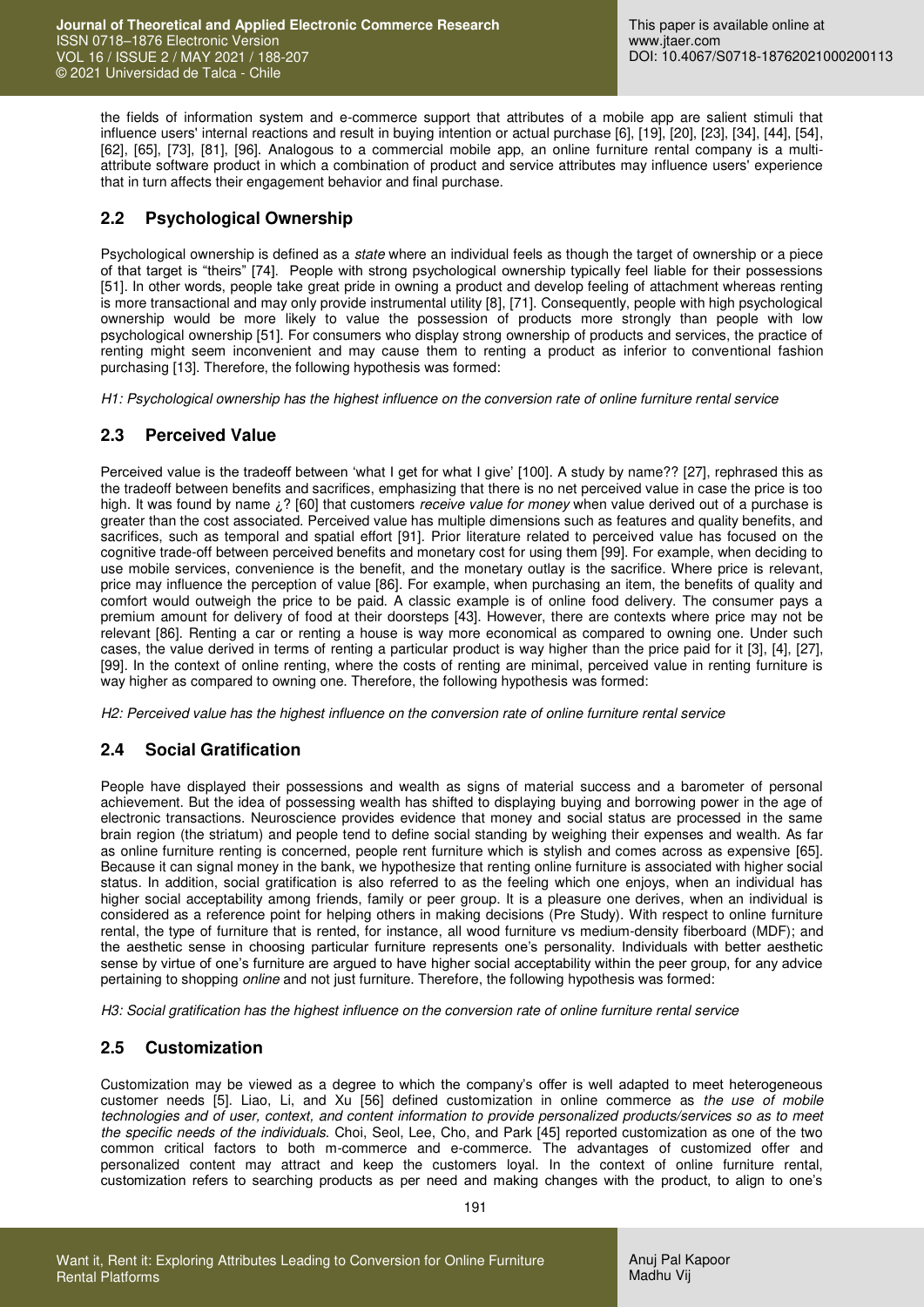requirement. For example, renting a cupboard, whose color matches with the color combination of the room. Site 2, which is an Indian startup for renting furniture, customers have the option to customize their furniture, to suit their current and dynamic requirements. One can choose from a variety of colors and shades, to match the interiors of one's bedroom or drawing room. Lai and Wang [49] reported that customization was an important predictor of quality in the context of e-commerce as well as m-commerce. Therefore, we propose the following hypothesis:

*H4: Customization has the highest influence on the conversion rate of online furniture rental service*

### **2.6 Occupational Mobility**

Occupational mobility is defined as the process of changing profession [80]. It refers to changes in individual occupational status [102]. As per Zubieta and Lawson [102], career progression is a driver of occupational mobility. Changes within the professional career, for example, promotion from one level to another are usually associated with location. Specifically in India, the overall job landscape in the country is evolving rapidly [25]. An individual look out for a job change in every 2 years [61] and are increasingly becoming location agnostic. Changing their base location for career progression has become a norm [61]. Since, individuals are not sure about their location, individual prefer to stay in rented accommodations. Since accommodation is on a rental basis, they also prefer not to invest in assets such as car or furniture. Rather they prefer to rent. Investing in furniture is not considered to be a viable option and individuals prefer to rent furniture online rather than owning it. As per 'Furlenco', one of the largest online furniture rental company in India, 70 % of their customer base are on the move due to job changes and do not stay at one place for more than two years. Occupational mobility influences the purchase behavior of a consumer to a great extent and online rental is no exception. Therefore we propose that:

*H5: Occupational mobility has the highest influence on the conversion rate of online furniture rental service*

#### **2.7 Complimentary Services**

Additionally, the present study conceptualized a new construct i.e. complementary service. Complementary services were identified as a construct during the pre-study. It is referred to as the services provided like installation, deinstallation, repair and delivery, free of cost in addition to renting a particular furniture. For example, customer renting a *chest of drawer* on Site 1. (India's largest online furniture rental portal), typically pays Indian Rupees (INR) 690,i.e., \$9 (\$1=INR 70.92) per month. The rental fees includes the delivery of the *chest of drawer*, and installation. Once the renting period is over, the furniture is de-installed and taken back by the service provider itself. Such services are termed as complementary services being provided by online furniture rental portals, as they are provided along with the main product. Complimentary Services as an attribute was identified through multiple focus group interviews and discussion with online rental users. Therefore, based on this qualitative research, we hypothesize that:

*H6: Complementary Services has the highest influence on the conversion rate of online furniture rental service* 

#### **2.8 Conceptual Model**

The proposed model guiding the study (See Figure 1), which has been derived from a new form of consumption in the area of marketing, often termed as the collaborative economy or the sharing economy [1], [9], [51], [70]. The research model was developed based on conceptual and empirical studies in related disciplines. The model posits that customizations, perceived value, social gratification, psychological ownership, occupational mobility and complementary services will have an effect on actual usage i.e. conversion for online furniture renting.

The attributes such as *customization, perceived value, social gratification, psychological ownership and occupational mobility* have been taken from existing literature, whereas *complementary service* has been identified through a series of personal interviews and focus group discussion with industry experts and actual users. Conversion here is defined as final purchase, i.e., when a customer places an order through the mobile app or website of any of the online furniture rental provider, places the order and makes the payment, it is considered as a conversion. In case a customer scans through the products but does not make the final payment, it is not considered as a conversion.

## **3 Research Methodology**

In order to test the suggested hypotheses, we initially conducted a pre study which was qualitative in nature. Subsequently, a quantitative data colelction method was employed using an online questionniare to test the proposed conceptual model. In this section, the research team describe the main steps in data collection as well as the tests conducted to check the reliability of the data.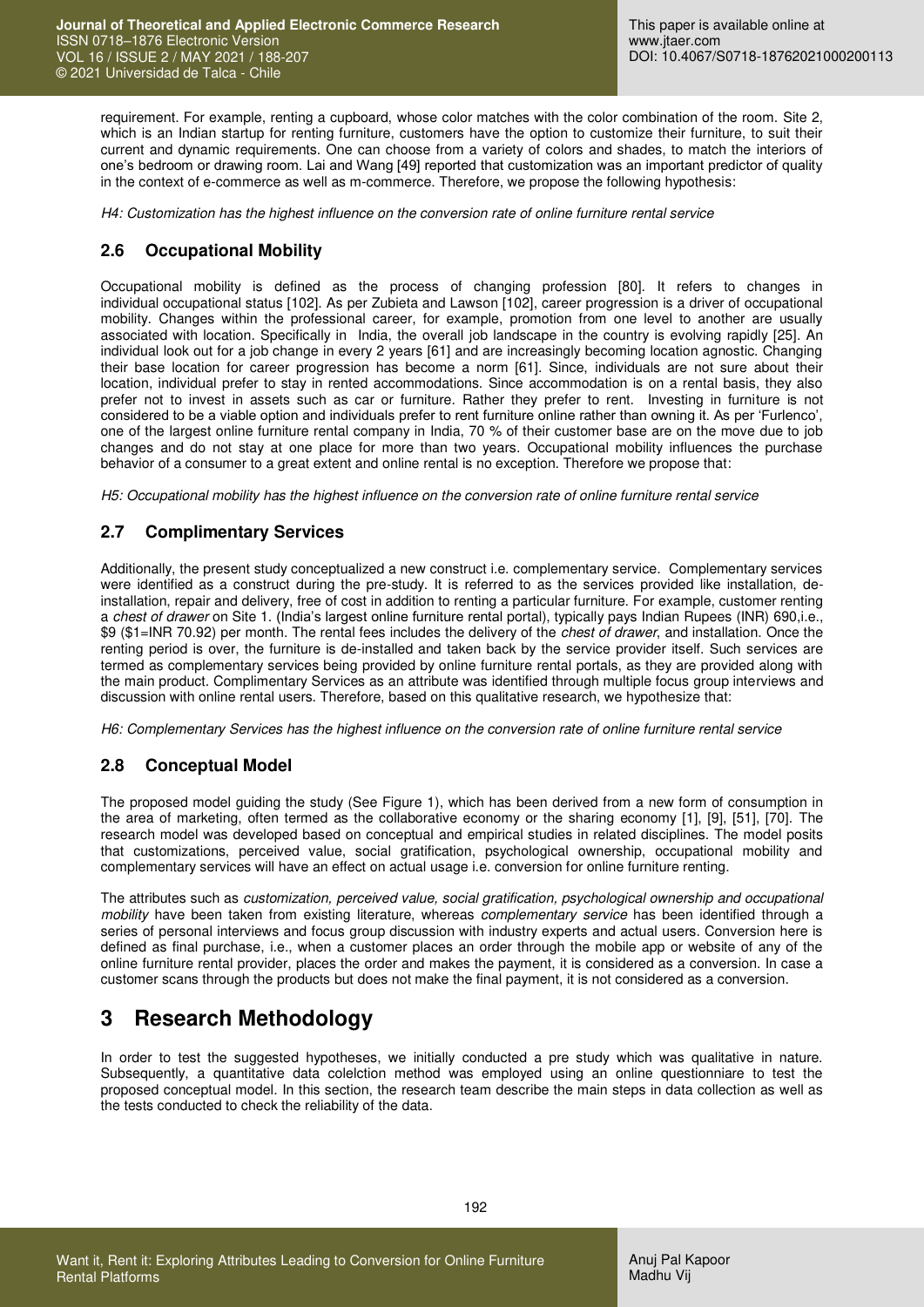

Figure 1: Conceptual model of study

#### **3.1 Pre Study: Qualitative Research**

The intent of the pre study was to identify key platform attributes from a customers' point of view. The pre study is based on a focus group study of individuals renting furniture online. Focus groups enable participants to talk about tacit knowledge and non-reflexive practices. By interacting with others, we shape and reshape our thoughts about things we do more or less consciously [35]. The detailed accounts and explanations given by the participants stimulate associations, which, in turn, produce a rich material [33]. This is particularly useful when studying the use of technology, for example, the web based platforms (for e.g., mobile apps or website) which are primarily a routine and unconscious action involving tacit knowledge. Finally, the focus group interview is also deemed appropriate in that it is a method capable of producing both breadth and depth of the collected empirical material in a short period of time [63], [100]. Focus groups are particularly appropriate for our purposes, since they bring in more insight into the study. This technique affords us the opportunity to observe the collective-sense-making of individuals with regards to online furniture rental, and also to generate a wider range of views, which is important for theorygeneration [16]. The research objectives are clearly subsumed within Fern's theory applications approach, by using focus groups to develop and (in part) confirm theory [46]. Seven focus group discussions were conducted, a number broadly consistent with similar research across various fields [63], [72]. Five of the focus group discussion were carried out with working professionals whereas two of the focus group discussions were carried out with University students based out of Delhi, Mumbai and Bangalore. Each focus group discussion consisted of at least 10 and at the maximum 17 members for the discussion. A total of thirty one (31) individuals from industry (51% female mean age 33 years) and thirty six (36) university students (54% male, mean age 26 years) were involved in the focus group discussions. The details of the participants involved in the focus group discussion are mentioned in Table 2.

| <b>Focus</b><br>Group | <b>Males</b> | <b>Females</b> | Occupation                 | Age       | <b>Statements</b><br>Generated        |
|-----------------------|--------------|----------------|----------------------------|-----------|---------------------------------------|
|                       | 5            | 5              | Working<br>Professionals   | $27-35$   | 31 Statements<br>11 Yes/No Statements |
| 2                     | 6            | 5              | Working<br>Professionals   | $27 - 35$ | 42 Statements<br>10 Yes/No Statements |
| 3                     | 4            | 6              | Working<br>Professionals   | $35-40$   | 33 Statements<br>14 Yes/No Statements |
| 4                     | 5            | 7              | Working<br>Professionals   | $35-40$   | 39 Statements<br>11 Yes/No Statements |
| 5                     | 4            | 8              | Working<br>Professionals   | $27 - 35$ | 61 Statements<br>19 Yes/No Statements |
| 6                     | 8            | 6              | University Students        | $18-25$   | 37 Statements<br>18 Yes/No Statements |
| 7                     | 9            | 8              | <b>University Students</b> | $18-25$   | 28 Statements<br>10 Yes/No Statements |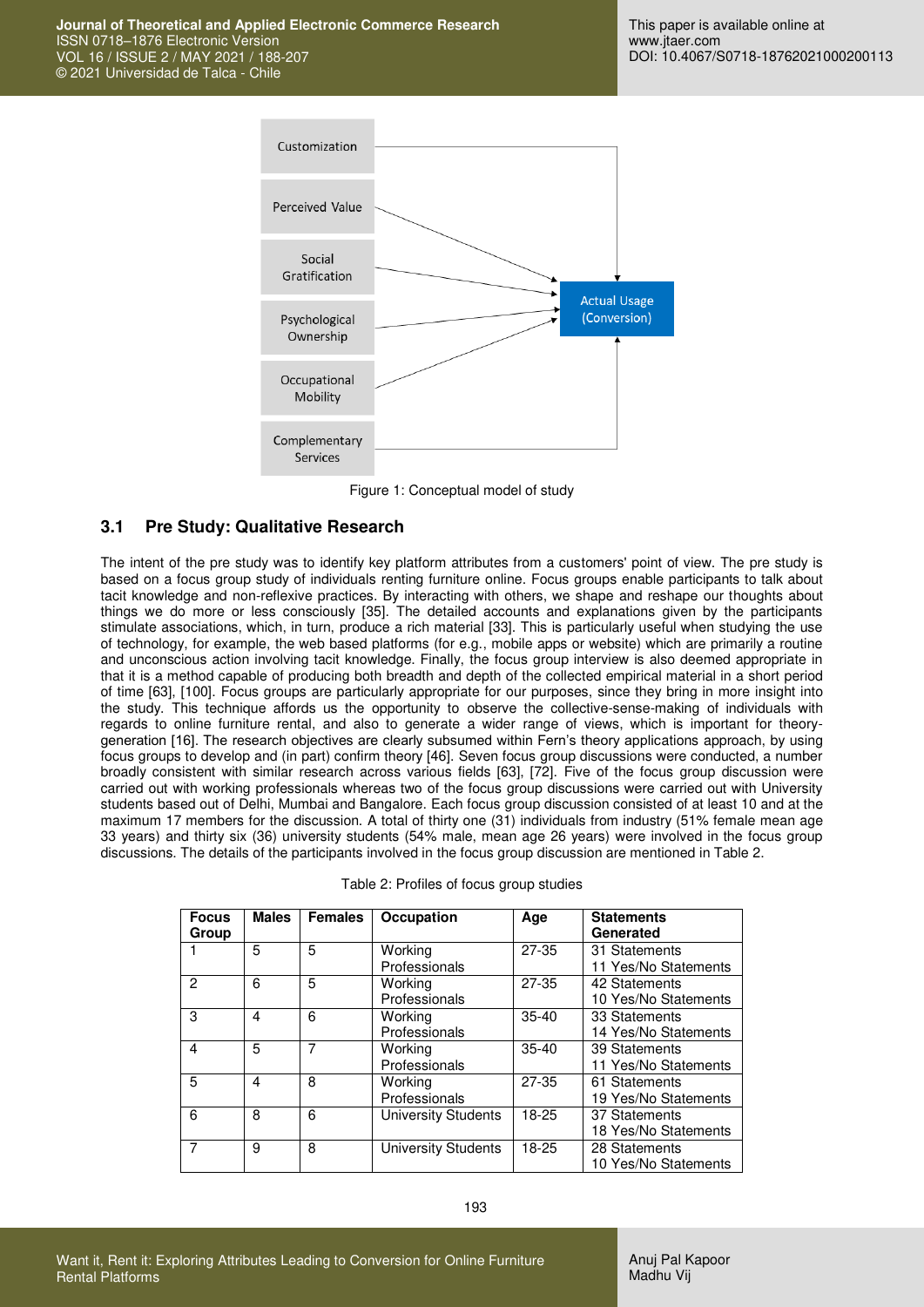Compliant with the aim of this paper, the interviews focused on how, when and why participants use online portals or web based platforms for renting furniture. A semi-structured interview guide was used to ensure consistency in the questions asked across the focus groups [63]. Initially, the participants were asked to freely describe and discuss the use of their smart phones and devices such as laptops, tablets or desktops to explore renting furniture in terms of product and price. At different points, we raised specific questions like: *What do you order using your smart phone/web browser?* and How you zero down on a particular service provider, what attributes you look for, while surfing through the website or mobile app of a particular online furniture rental provider. Each focus group discussion lasted between 45 mins and 60 mins, and were recorded and fully transcribed. The moderator took notes throughout the sessions and these were transcribed afterwards.

Data were analyzed in an iterative process, alternating between data collection and analysis, often recommended in research focusing on social activities [16]. The analysis was conducted in four different phases. In the first phase, a systematic examination of the transcripts to identify individual items was conducted. During this first phase of the analysis, we searched for individual items for renting *furniture* online and coded various items. Forty eight items of online furniture rental were identified in this phase of the analysis. In the second phase, we searched themes for each of the items [87]. The forty eight items were categorized under seven broad themes. In the third phase, we identified different ways in which the participants discussed how multiple attributes for online furniture rental affected them. During the fourth phase, with the aid of academicians, attributes identified through literature were combined with the ones identified through the focus group discussion and tested through a pilot study. Finally, a total of 6 themes and 23 items were identified (Appendix A). Out of the six themes, five themes were related to the constructs, identified from pre-validated research namely customization, perceived value, social gratification, psychological ownership, occupational mobility and conversion. A new construct was proposed in the study, i.e., complementary services. Complementary services refer to the services provided to the customer by the online rental providers, in addition to the main product. For instance, providing free installation, de-installation and annual service, free of charge constitute the complementary services. For example, Furlenco provides free installation, assembly and deinstallation of products, when the total order value is greater than INR 700 (Approx \$10).

### **3.2 Data Collection and Sample Characteristics**

Our study employed a survey of online shoppers to gather data for hypotheses testing and to address research objectives. The empirical part of this study was conducted in India using a questionnaire survey by surveying people who have bought second-hand furniture at least once through an online platform. Prior to the formal survey, a pilot study had been performed to test the questionnaire's design. Twenty nine individuals who (1) use a smart phone and (2) have rented furniture online in the last three months participated in the pilot study. All participants understood the instructions and wording of the survey clearly and no difficulties or issues relating to measurement items were reported. Accordingly, the questions did not need to be modified prior to the final survey. Before conducting the survey, we first considered the sample size. Stevens [90] suggested that the sample size for social science research should be greater than 15 times the number of predictors. There are 7 predictors in our model and the sample size should therefore be larger than 105. In addition, as we required the use of Structural Equation Modelling (SEM) to test the hypotheses, a sample size of at least 200 was necessary [41].

Data were collected using an online survey in SurveyMonkey for a period of two months starting July 2019. The general population in the metro areas of India especially Delhi (26 million residents), the capital and largest city; Mumbai (23 million residents), the second largest city; and Bangalore (12 million residents), the Information Technology (IT) hub of India, are individuals in the age bracket of 25-30 Years, around 59% being males with majority of them having an undergraduate degree. The sample population for the current study are university students and working professionals from the said metro cities three metro cities. University students and working professionals were selected for three prime reasons. First, they are representative of the target population of a typical metro city from India; secondly, the consumer base for any of the online furniture rental platform consists primarily of either working professionals or university students. Third, by virtue of the nature of profession of the selected sample, they are more likely to rent furniture online in the future. In addition, the mentioned cities were chosen for the study for three main reasons (1) Total mobile downloads for Online Furniture Rental in India, is highest in Bangalore, Mumbai and Delhi [89]; (2) The total volume of orders across the major online furniture rental platform in India, i.e., Furlenco, RentoMojo and Citifurnish were highest from the said cities and (3) Delhi, Mumbai and Bangalore combined represent around 55 % of the total smartphone users in India. In addition, around 76% of renting of furniture online (calculated in terms of absolute orders) in the last two year, took place in Delhi, Mumbai and Bangalore.

Subsequently, an invitation email with a link to the survey site was sent to 704 participants across the three identified cities. In the beginning of the survey, respondents were asked whether they had rented furniture online in the last three months. Respondents with a *No* were excluded from the study. By excluding the non-shoppers, it ensured that all the remaining respondents were online shoppers who had rented furniture online either through mobile apps or company website. During the two months starting July 2019, the required data was collected from a convenience sample size of 341 smartphone users who had already adopted and rented furniture online (i.e., Furlenco, Fabrento, RentoMojo and Cityfurnish).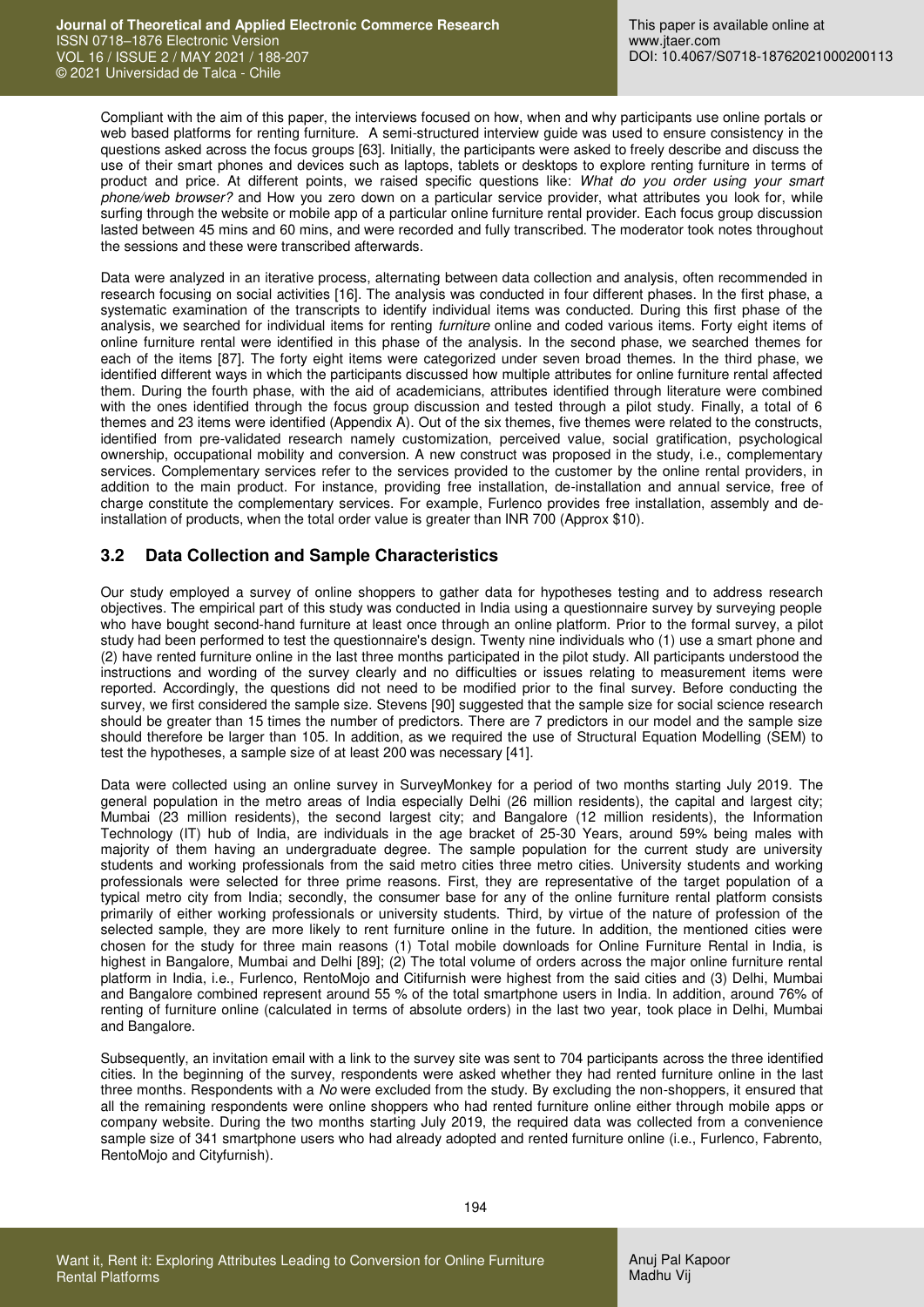A total of 399 responses were collected, which yielded a response rate of 48%. Each questionnaire was scrutinized and eliminated if it had too many missing values. There were a total of 53 incomplete responses. Out of the incomplete responses, 35 respondents had only filled in the profile details and did not attempt the questionnaire whereas the remaining respondents (n=18) had answered only 3-6 questions from the survey. As a result, 53 questionnaires were eliminated from the survey and finally, we obtained 341 valid responses, which fulfilled the requirements of sample size mentioned above. Among them, 56.5% were female and 43.5% were male. The majority of respondents were between 28 and 35 years old (68.1%). More than half (68.0%) held a master's degree. More than half of the respondents (71.4%) reported experience of online shopping of more than two years. The most frequently used platform for online furniture rental included Furlenco (41.2%), RentMojo (27.8%) and Citifurnish (11). More details about the demographics of the sample and purchase behavior are presented in Table 3.

Table 3: Demographic characteristics of respondents

| <b>Demographic</b>                  | Category              | <b>Number of Respondents</b><br>$(N=341)$ | Percentage (%) |
|-------------------------------------|-----------------------|-------------------------------------------|----------------|
| Gender                              | Male                  | 193                                       | 56.5           |
|                                     | Female                | 148                                       | 43.5           |
| Age                                 | 18-21                 | 38                                        | 11.1           |
|                                     | 22-30                 | 107                                       | 31.3           |
|                                     | 31-39                 | 165                                       | 48.4           |
|                                     | $40+$                 | 31                                        | 9.2            |
| <b>Education Level</b>              | Bachelor              | 132                                       | 38.8           |
|                                     | <b>Post Graduates</b> | 170                                       | 49.9           |
|                                     | <b>Others</b>         | 39                                        | 11.3           |
| Mobile Shopping Experience          | < 1 year              | 40                                        | 11.8           |
|                                     | 1-3 years             | 119                                       | 34.9           |
|                                     | 3-5 years             | 161                                       | 47.1           |
|                                     | $5+$ years            | 21                                        | 6.2            |
| Online Furniture Renting Experience | $<$ 1 year            | 85                                        | 24.8           |
|                                     | 1-3 years             | 123                                       | 36             |
|                                     | 3+ years              | 134                                       | 39.2           |
| Average Order Value (in INR)        | > \$10                | 58                                        | 17.1           |
|                                     | $$10 - $20$           | 133                                       | 38.9           |
|                                     | \$20-\$30             | 105                                       | 30.8           |
|                                     | $$30+$                | 45                                        | 13.2           |
| Order Medium                        | Mobile App            | 236                                       | 69.1           |
|                                     | Website               | 105                                       | 30.9           |

1 US\$=71.46 INR as of Nov 11, 2019.

#### **3.3 Questionnaire Design**

A total of 23 items were used to measure the seven constructs in the proposed research model. We measured the main constructs as first-order reflective constructs with multiple reflective indicators adapted from previous studies and the pre study. Specially, three items of customization were adapted from [91]; three items of perceived value were adapted from [99], four items of social gratification were adapted from the study of [65]; three items of psychological ownership were adapted from [29] whereas four items pertaining to occupational mobility and two ítems for conversion were adapted from the works of [43]. Items from previous studies along with items from the pre study were combined and modified to fit in our current research context (See Appendix A).

All 23 item responses were reported on a 7-point Likert scale (1=strongly disagree; 7=strongly agree). Before finalizing the survey tool, we pre-tested the questionnaire with 21 undergraduate students at University of Delhi, India and eight research scholars from management department, who confirmed the clarity of the questions and validity of the instrument. We made minor modifications to the wording of some questions before the questionnaire was finalized and distributed. Based on the feedback gained from the pretest, all the 23 items adequately represented the intended constructs. Hence, the scales used in this study achieved face validty. In summary, individual characteristics and online furniture rental attributes, emerging from this research phase consisted of 23 items clustered under six constructs, categorized as below:

1. Customization(CUST) [3 items, alpha = 0.911]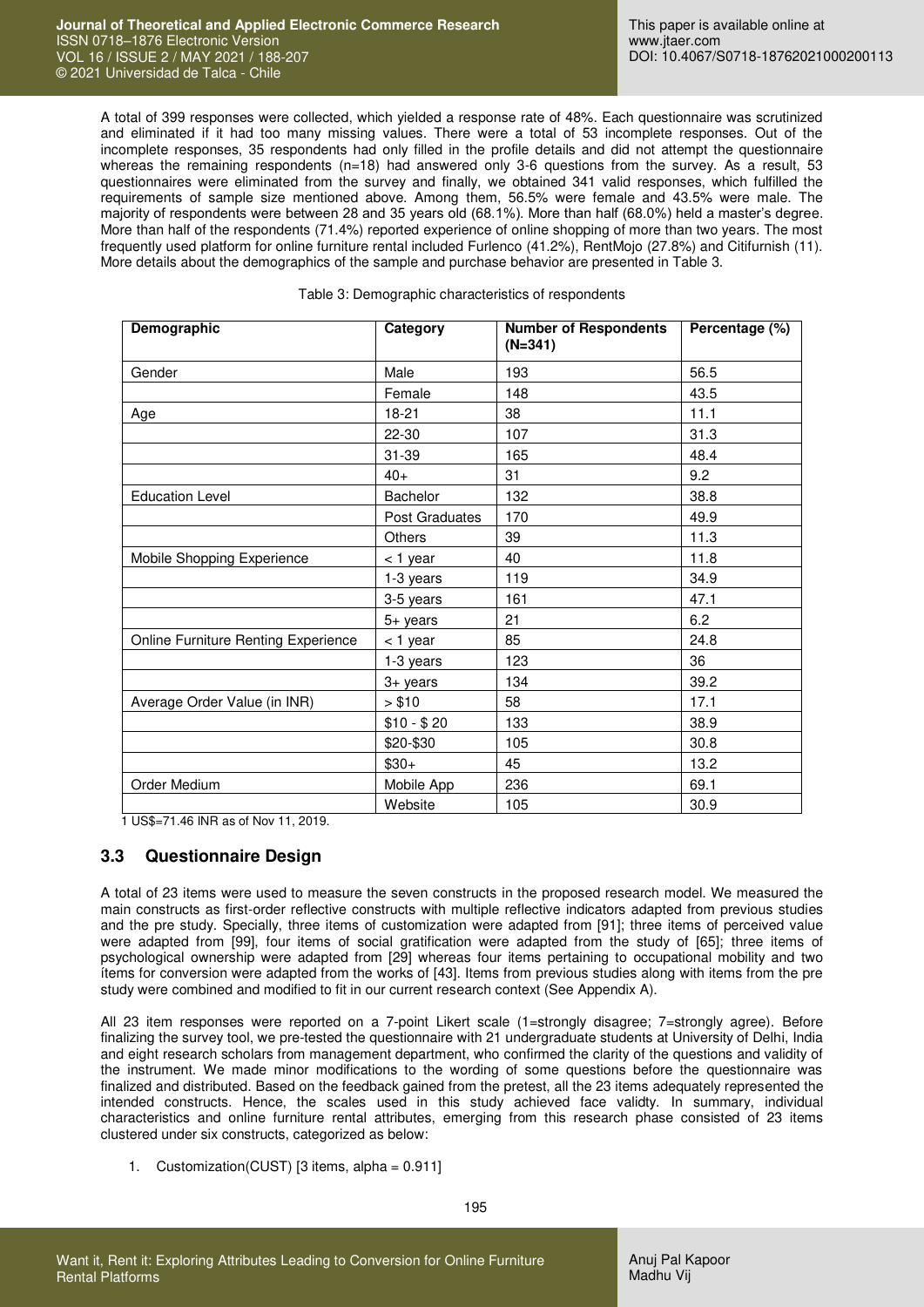- 2. Perceived value (PV)  $[3]$  items, alpha =  $0.861$ ]
- 3. Social gratification (SG) [4 items, alpha = 0.848]
- 4. Psychological ownership (PSYO) [3 items, alpha = 0.908]
- 5. Occupational mobility (OM) [4 items, alpha =0.875]
- 6. Conversion (CONV) [2 items, alpha =0.901]
- 7. Complementary Services (CS) [4 items, alpha = 0.916]

### **4 Results**

The results section will begin by providing preliminary descriptive statistics of the variables considered for the study. It will then present the two-stage structural equation modelling (SEM) that was adopted to validate the conceptual model and test its associated hypotheses. The results of the confirmatory factor analysis (CFA) in the first stage are presented in the subsequent section, followed by the structural model, the second stage of the SEM results.

#### **4.1 Descriptive Statistics of the Scale Items**

Table 4 shows the mean and standard deviation for all the items used in the questionnaire. Overall, individual characteristics as well as platform attributes seem to have a string influence towards online furniture renting. For example, users of online furniture rental positively perceived online renting in terms of customization (platform attribute), as the average mean for three items was 6.60 with an average standard deviation value of 0.595. The average mean of occupational mobility (individual characteristics) was 6.25 (0.724), which expresses a positive perception among users, changing geographic location due to work. Positive perception was also noticed among the study participants regarding complementary services (platform attribute). Similarly average mean values of psychological ownership (individual characteristics) items (0.739) indicate the negative role of psychological ownership for the current study participants. Renting furniture *online* seemed to be more gratifying and socially acceptable (individual characteristics) for the respondents. The vast majority of the participants perceived renting furniture 'online' as reasonably priced (platform attribute), as all items of price value had an average mean value of 6.12 (0.637). Likewise, respondents seem to have been motivated to continue renting furniture *online*.

| <b>Construct</b>              | <b>Items</b>      | <b>Mean</b> | <b>Standard Deviation</b> |
|-------------------------------|-------------------|-------------|---------------------------|
| Customization                 | CUST1             | 6.76        | 0.581                     |
|                               | CUST <sub>2</sub> | 6.54        | 0.575                     |
|                               | CUST3             | 6.51        | 0.628                     |
| Average                       |                   | 6.6         | 0.595                     |
| Social Gratification          | SG <sub>1</sub>   | 6.45        | 0.830                     |
|                               | SG <sub>2</sub>   | 6.32        | 0.676                     |
|                               | SG <sub>3</sub>   | 6.11        | 0.589                     |
|                               | SG4               | 6.09        | 0.767                     |
| Average                       |                   | 6.24        | 0.716                     |
| Occupational Mobility         | OM <sub>1</sub>   | 6.43        | 0.841                     |
|                               | OM <sub>2</sub>   | 6.29        | 0.761                     |
|                               | OM <sub>3</sub>   | 6.18        | 0.677                     |
|                               | OM4               | 6.11        | 0.617                     |
| Average                       |                   | 6.25        | 0.724                     |
| <b>Perceived Value</b>        | PV <sub>1</sub>   | 6.79        | 0.615                     |
|                               | PV <sub>2</sub>   | 6.54        | 0.716                     |
|                               | PV <sub>3</sub>   | 6.39        | 0.817                     |
| Average                       |                   | 6.57        | 0.716                     |
| <b>Complementary Services</b> | CS <sub>1</sub>   | 6.21        | 0.871                     |
|                               | CS <sub>2</sub>   | 6.1         | 0.678                     |
|                               | CS <sub>3</sub>   | 6.01        | 0.786                     |

Table 4: Descriptive statistics of the scale items (Mean and standard deviation)

Anuj Pal Kapoor Madhu Vij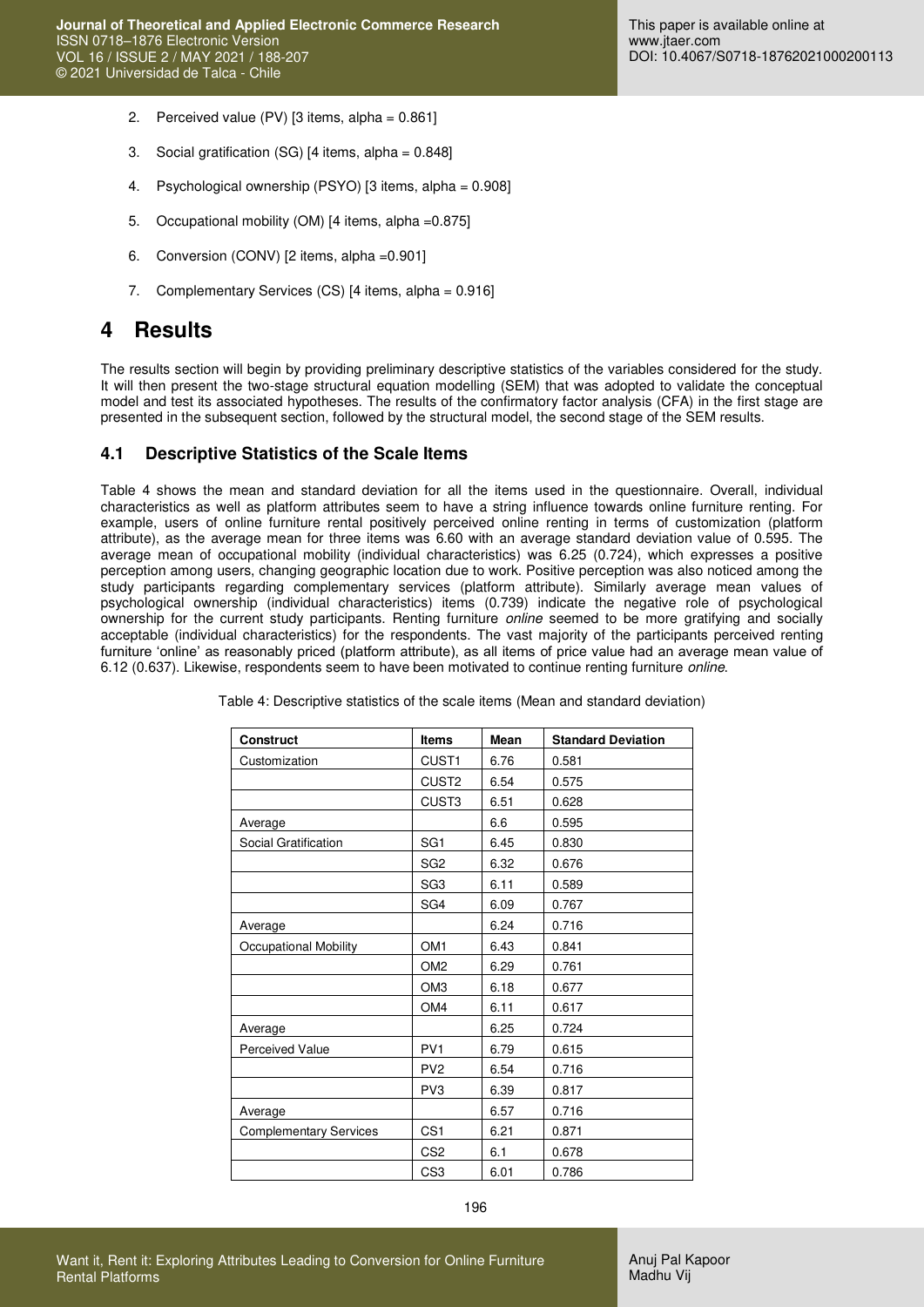| Table 4: continuation   |                   |      |       |  |  |  |
|-------------------------|-------------------|------|-------|--|--|--|
|                         | CS <sub>4</sub>   | 5.99 | 0.640 |  |  |  |
| Average                 |                   | 6.08 | 0.744 |  |  |  |
| Conversion              | CONV <sub>1</sub> | 6.88 | 0.567 |  |  |  |
|                         | CONV <sub>2</sub> | 6.78 | 0.786 |  |  |  |
| Average                 |                   | 6.83 | 0.677 |  |  |  |
| Psychological Ownership | PSYO1             | 2.77 | 0.875 |  |  |  |
|                         | PSYO <sub>2</sub> | 2.54 | 0.587 |  |  |  |
|                         | PSYO <sub>3</sub> | 2.43 | 0.756 |  |  |  |
| Average                 |                   | 2.58 | 0.739 |  |  |  |

#### **4.2 Measurement Model**

The first stage involved testing the model's fitness using CFA. Seven common model-fit measures were used to assess the model's overall goodness of fit: the ratio of χ2 to degrees-of-freedom (df), comparative fit index (CFI), goodness of fit index (GFI), adjusted goodness-of-fit index (AGFI), normalized fit index (NFI), Tucker-Lewis index (TLI) and mean square error of approximation (RMSEA) [17], [36], [92]. Table 5 presents the results of these tests.

| <b>Fit Indices</b> | <b>Recommended Values</b> | Measurement Model | <b>Structural Model</b> |
|--------------------|---------------------------|-------------------|-------------------------|
| $x^2$ /df          | ≤3.00                     | 2.543             | 2.539                   |
| <b>CFI</b>         | ≥0.90                     | 0.954             | 0.953                   |
| <b>GFI</b>         | ≥0.90                     | 0.909             | 0.908                   |
| <b>AGFI</b>        | ≥0.80                     | 0.853             | 0.851                   |
| <b>NFI</b>         | ≥0.90                     | 0.929             | 0.927                   |
| TLI                | ≥0.90                     | 0.927             | 0.926                   |
| <b>RMSEA</b>       | ≤0.08                     | 0.057             | 0.056                   |

Table 5: Fit indices for measurement and structural model

As shown in Table 5, all the model-fit indices exceeded the respective common acceptance levels suggested by previous research, demonstrating that the measurement model exhibited a good fit with the data collected. Therefore, we proceeded to evaluate the psychometric properties of the measurement model in terms of reliability, convergent validity, and discriminant validity. Reliability and convergent of the factors were estimated by composite reliability (CR) and average variance extracted (AVE) (see Table 6). CR for all factors in our measurement model was above 0.70. The AVEs were all above the recommended 0.50 level; which meant that more than one-half of the variances observed in the items were accounted for by their hypothesized factors. Convergent validity can also be evaluated by examining the factor loadings from the CFA. Following the recommendations of Hair et al. [37], factor loadings greater than 0.50 were considered to be very significant. All of the items in the research model had factor loadings greater than 0.70. In addition, all Cronbach Alpha values were larger than 0.7 [57], suggesting a good reliability [68]. Thus, all the factors in the measurement model had adequate reliability and convergent validity [58].

|  | Table 6: Discriminant validity of measurement model |
|--|-----------------------------------------------------|
|--|-----------------------------------------------------|

|             | <b>CUST</b> | SG    | <b>OM</b> | PV    | CS    | <b>CONV</b> | <b>PSYO</b> |
|-------------|-------------|-------|-----------|-------|-------|-------------|-------------|
| <b>CUST</b> | 0.935       |       |           |       |       |             |             |
| SG          | 0.712       | 0.907 |           |       |       |             |             |
| <b>OM</b>   | 0.671       | 0.448 | 0.950     |       |       |             |             |
| PV          | 0.612       | 0.431 | 0.678     | 0.942 |       |             |             |
| CS          | 0.564       | 0.376 | 0.612     | 0.687 | 0.885 |             |             |
| <b>CONV</b> | 0.512       | 0.377 | 0.587     | 0.654 | 0.578 | 0.952       |             |
| <b>PSYO</b> | 0.487       | 0.376 | 0.470     | 0.578 | 0.523 | 0.455       | 0.936       |

Several criteria were adopted to test the reliability and validity of the constructs, namely composite reliability (CR), Cronbach's alpha, average variance extracted (AVE), and discriminant validity [32], [38]. The convergent validity was also tested by looking at the factor loading value extracted by each scale item (Hair et al., 2010). To examine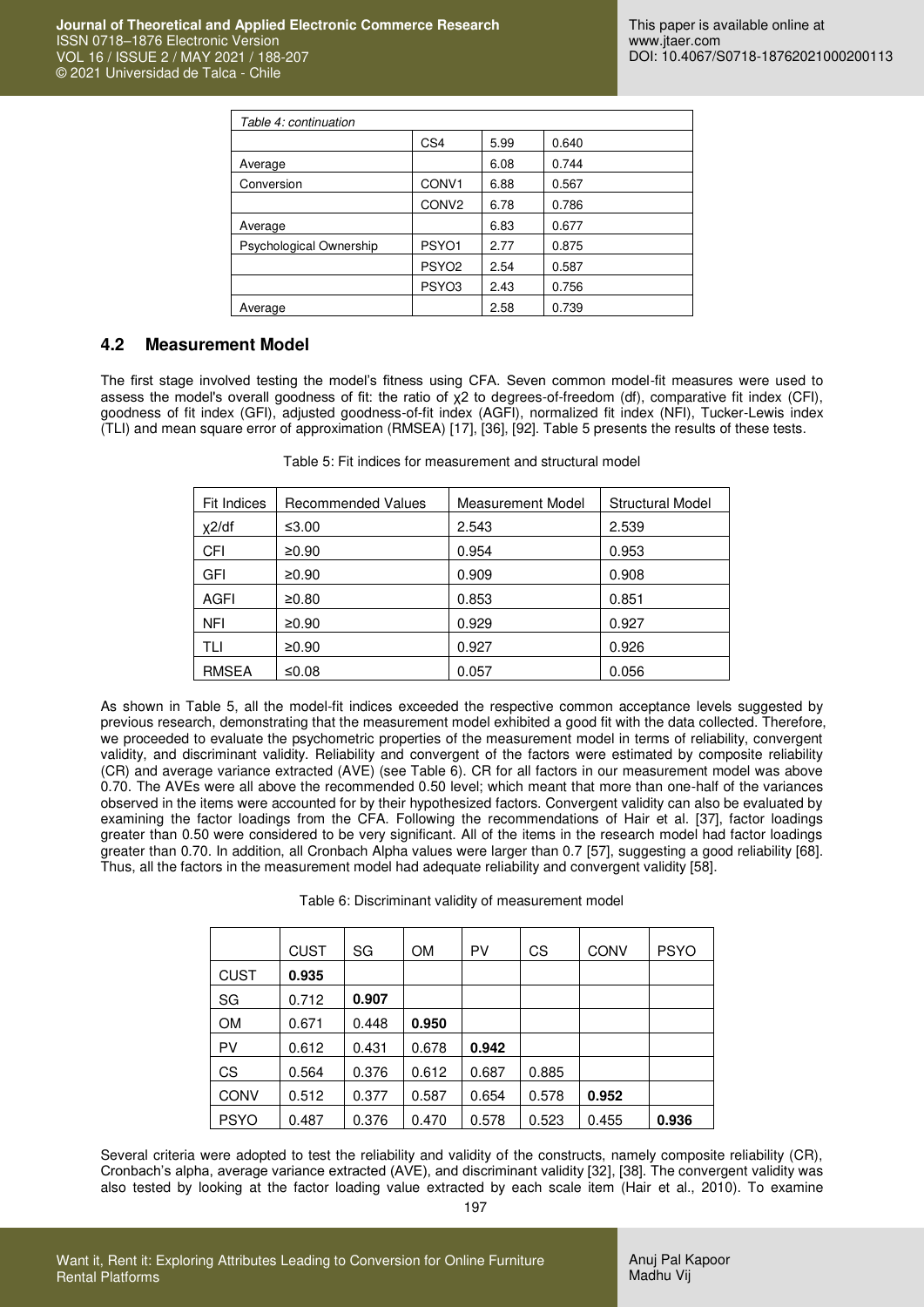discriminant validity, we followed the method suggested by Fornell and Larcker [32]. We compared the square root of the AVE of each construct and its correlation coefficients with other constructs. The results in Table 7 showed that the square roots of the AVEs were larger than the corresponding correlation coefficients, thus showing sufficient discriminant validity. In summary, the measurement model demonstrated adequate reliability, convergent validity, and discriminant validity.

| <b>Construct</b>              | <b>Items</b>      | <b>Standardized item loadings</b> | <b>AVE</b> | <b>CR</b> | Cronbach's alpha |
|-------------------------------|-------------------|-----------------------------------|------------|-----------|------------------|
| Customization                 | CUST1             | 0.912                             | 0.874      | 0.914     | 0.911            |
|                               | CUST <sub>2</sub> | 0.818                             |            |           |                  |
|                               | CUST <sub>3</sub> | 0.891                             |            |           |                  |
| Social Gratification          | SG <sub>1</sub>   | 0.876                             | 0.823      | 0.867     | 0.848            |
|                               | SG <sub>2</sub>   | 0.817                             |            |           |                  |
|                               | SG <sub>3</sub>   | 0.798                             |            |           |                  |
|                               | SG4               | 0.799                             |            |           |                  |
| <b>Occupational Mobility</b>  | OM <sub>1</sub>   | 0.912                             | 0.903      | 0.889     | 0.875            |
|                               | OM <sub>2</sub>   | 0.901                             |            |           |                  |
|                               | OM <sub>3</sub>   | 0.9                               |            |           |                  |
|                               | OM4               | 0.899                             |            |           |                  |
| <b>Price Value</b>            | PV <sub>1</sub>   | 0.888                             | 0.888      | 0.901     | 0.861            |
|                               | PV <sub>2</sub>   | 0.889                             |            |           |                  |
|                               | PV3               | 0.887                             |            |           |                  |
| <b>Complementary Services</b> | CS <sub>1</sub>   | 0.786                             | 0.784      | 0.923     | 0.916            |
|                               | CS <sub>2</sub>   | 0.768                             |            |           |                  |
|                               | CS <sub>3</sub>   | 0.796                             |            |           |                  |
|                               | CS4               | 0.786                             |            |           |                  |
| Conversion                    | CONV1             | 0.91                              | 0.906      | 0.910     | 0.901            |
|                               | CONV <sub>2</sub> | 0.901                             |            |           |                  |
| Psychological Ownership       | PSYO1             | 0.917                             | 0.875      | 0.921     | 0.908            |
|                               | PSYO <sub>2</sub> | 0.897                             |            |           |                  |
|                               | PSYO <sub>3</sub> | 0.812                             |            |           |                  |

Table 7: Standardized item loadings, AVE, CR and Cronbach's alpha values

To examine the potential common method bias, we performed two statistical analyses to assess the severity of common method bias. First, a Harman's single-factor test suggested by Podsakoff et al. [75] was conducted on the four constructs. We found that no single-factor emerged and the first factor accounted for 21.7% of the 78.9% explained variance. Second, the study conducted a CFA to assess the fit of a single-factor model (all items loading on one factor). The single-factor model showed a very poor fit (χ2/df=5.6, CFI=0.712, GFI=0.490, NFI=0.563, TLI=0.541, RMSEA=0.23). Both tests confirmed the absence of common method bias.

#### **4.3 Structural Model**

The research hypotheses of the conceptual model were all tested in the second stage using SEM. A similar set of fit indices was used to examine the structural model. Comparison of all fit indices, with their corresponding recommended values, provided evidence of a good model fit (χ2/df=2.539, CFI=0.953, GFI=0.908, AGFI=0.851, NFI=0.927, TLI=0.926, RMSEA=0.056). Thus, we could proceed to examine the path coefficients of the structural model. Fig. 2 displays the standardized path coefficients, path significances, and variance explained  $(R^2)$  by each path.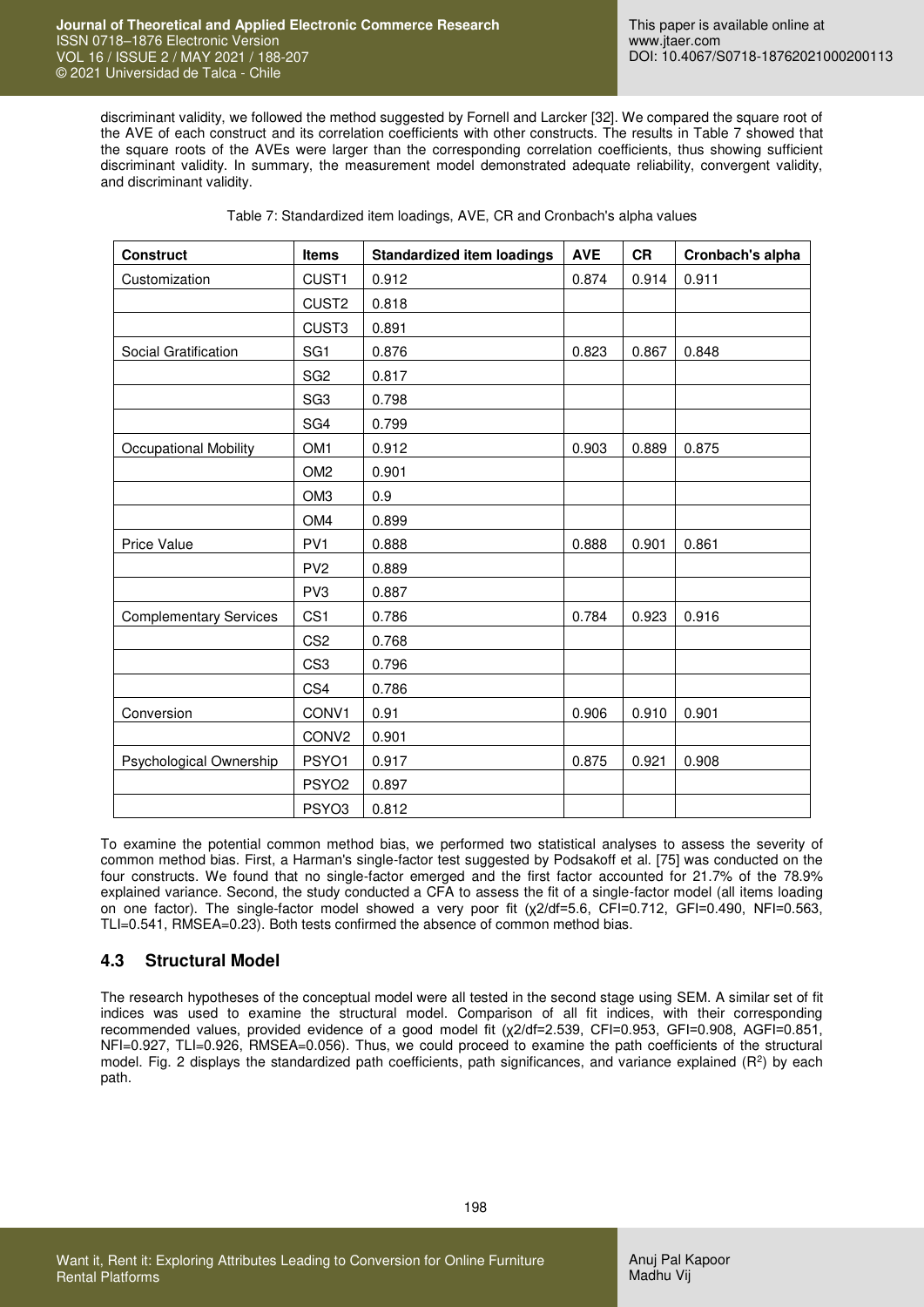

Figure 2: Results estimated by AMOS (Note \*P < 0.05, \*\*P < 0.01, \*\*\*P < 0.0001)

The results (see Figure 2) show that the hypotheses H1, H2, H3, H5 and H6 are well supported, however H4 is not supported based on the proposed model. Five of the paths proposed are significant, with a p-value of less than 0.05. Occupational mobility positively affected conversion (β =0.512, p < 0.000), confirming H5. Complementary services has a significant positive effect on conversion (β=0.362, p < 0.01, H6 supported). Perceived value is positively associated with conversion (β=0.344, p < 0.01, H2 supported) followed by Customization (β=0.283, p < 0.01, H1 supported) and Social gratification (β=0.171, p < 0.01, H3 supported). However, the impact of psychological ownership (β=0.171, p < 0.01) had a negative effect on the conversion (β=0.08, p < 0.838, H4 not supported).

Table 8: Results of Hypotheses Testing.

| #              | Hypothesized path |      |                                  | Estimate | S.E.  | C.R.  | P     | <b>VIF</b> |
|----------------|-------------------|------|----------------------------------|----------|-------|-------|-------|------------|
| H1             | Conversion        | <--- | Customization                    | 0.283    | 0.041 | 1.595 | $***$ | .351       |
| H <sub>2</sub> | Conversion        | <--- | Perceived Value                  | 0.344    | 0.081 | 0.065 | $***$ | .421       |
| H3             | Conversion        | <--- | Social Gratification             | 0.171    | 0.036 | 1.19  |       | 2.871      |
| H4             | Conversion        | <--- | Psychological<br>Ownership       | $-0.328$ | 0.022 | 0.309 | $***$ | 1.19       |
| H <sub>5</sub> | Conversion        | <--- | Occupational Mobility            | 0.512    | 0.112 | 0.523 | $***$ | 2.541      |
| H6             | Conversion        | <--- | Complementary<br><b>Services</b> | 0.362    | 0.093 | 0.478 | $***$ | 2.765      |

To ensure that there was no multicollinearity problem among the independent factors (Customization (CUST), Social Gratification (SG), Occupational Mobility (OM), Perceived Value (PV), Complementary Services (CS) AND Psychological Ownership (PSYO) and dependent factors Conversion (CONV), variance inflation factors (VIF) were tested. Table 8 shows that VIF values for all causal associations were not higher than 10, which mean that there is no concern regarding multicollinearity [15], [24].

## **5 Discussion and Implications**

Due to the growing phenomenon of access-based consumption, particularly in the fashion industry, it is important to understand how consumers can be engaged in collaborative consumption and with the increasing popularity of web based platforms, marketing scholars and practitioners have recognized that online rental platforms are effective digital communication and consumer engagement tools to drive collaborative consumption. To explore the role of online portals or web based platforms for online furniture rental, the current study developed and empirically tested a model to examine how online furniture rental providers influence the rental decision of a consumer and subsequently lead to conversion. Specifically, we provided empirical evidence that customization, perceived value, social gratification, psychological ownership, occupational mobility and complementary services have a significant effect on conversion.

Among the factors resulting in conversion, occupational mobility had the highest effect on conversion (β=0.512). Occupational mobility refers to change in current geographic location of an individual due to a career movement. The positive relationship between occupational mobility and purchasing power is consistent with the findings of Liang and Lu [55], which asserted that consumer's purchasing power increases due to occupational mobility for better quality of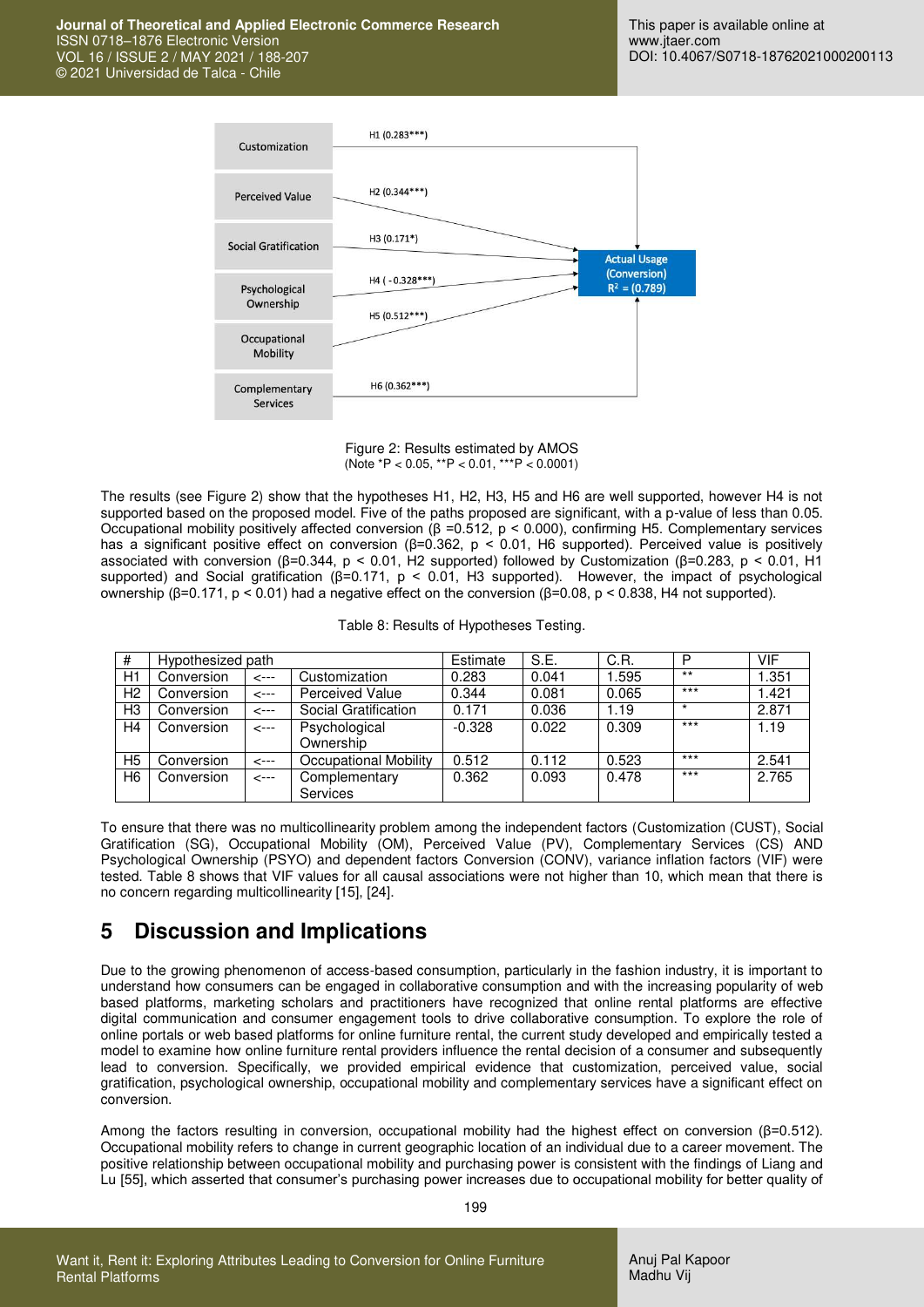life. Mobility of the younger generation has increased exponentially in the last few years [66]. They are exploring cities and haven't made up their minds on where to settle and want to access every product and service [76]. Renting provides customers with a hassle free experience as long as they want. Customers who relocate to cities for work usually prefer to rent all the furniture they want and for as long as they want. Furniture that one might need today may not be required tomorrow. As a result, furniture rental often eases the [relocation](https://msigts.com/mobility/testimonials/employee-relocation/) stress for employees and families in transition, and provides an alternative to the high cost of shipping furniture to support temporary assignments. It was found in the study that working professionals (Average age: 32 years) preferred to rent furniture the most, of all the other segments. Around 60% of the respondents had changed their respective jobs in the last two years and moved to a different geographic location. As a result buying new furniture or transporting the old furniture to the new city is not always a viable option. As a result, renting furniture online is the best option due to relocation of individuals. It is convenient, time saving and above all cost effective. Since occupational mobility has the highest influence on conversion, online furniture rental platforms should design exclusive plans and promotions for segment of consumers, relocating to different geographic locations, frequently.

We found that addition to occupational mobility, complementary services also significantly affects conversion (β=0.362). The argument is supported by [Küster](https://www.sciencedirect.com/science/article/pii/S2444845116300106#!) et al. [47] who state that pre and post purchase services have a positive relation with loyalty, improves customers experience and results in conversion. Online furniture rental platforms provide complementary services such as free assembly, swap, installation and de-installation. The cost of assembling of furniture is included in the monthly rental and covers the logistics cost as well. For example, a bed worth \$ 558 (approx. INR 50,000) when purchased offline would cost around \$30 (approx. INR 2,000) for transportation and additional \$ 30 (approx. INR 2,000) for assembling, under normal circumstances. In addition, the customer would have to bear the cost transportation, in case any defect or service is retired for the furniture. Now, when the same furniture (in terms of design, color, utility and brand) is rented online, the monthly rental comes around \$ 14 (approx. INR 1000) per month which is inclusive of transportation and assembly. In addition, whenever the customer wants to discontinue with the bed, they can place a request and the bed would be de-installed and taken back, free of charge. Even if any service request is made, during the rental period, it is completed free of charge.

Our study revealed that perceived value had the third highest influence on conversion (β=0.344). Renting provides value for money and is as much about saving money as they are about convenience. Some of the products that are given on rent come at just 1-2% of the original cost of the product, making it accessible for many more (Co-founder, RentoMojo). In simple words the amount spent on purchasing a piece of furniture can be used to buy several pieces over a period of time and eventually buying the best amongst the lot, that too at a discounted price. For example, someone who wishes to purchase a 3+2 sofa set for their drawing room. Now typically, a 3+2 sofa set would range between \$ 625 - \$ 972 (INR 45,000 - INR 70,000). The rent value for such a soft set would come to around \$ 9 (approx. INR 650) per month. Renting provides the consumer with an option of renting a sofa set for a specific period of time and in addition providing an option to change the design over a period of time. Consumers see a value in renting vis-à-vis purchase since the price value for renting not only in terms of money but in terms of convenience and ownership is higher. Results for perceived value indicate that individuals are inclined to second hand products due to the price advantage as compared to brand new products [82].

Customization was also found to have a positive effect on renting furniture online (β=0.283). Customization drives impulse purchase and increase in revenue [31]. Empowered by social networks and smartphones, consumers are dictating what they want, when and where they want it. Modern consumers expect the ability to customize anything and everything to fit their individual preferences. Consumers are demanding a more personalized service and expect to be given the opportunity to shape the products and services they consume. The demand for customized products and service will continue to increase as market becomes affluent [25]. Though customization has the least effect on conversion, but consumers are expecting, if not demanding, highly personalized experiences [31]. Modern consumers expect the ability to customize anything and everything to fit their individual preferences [26]. The findings are consistent with the findings of Forbes [31] who states that customers are impressed by customization of products and tend to spend more. It is also argued that well executed customization can deliver eight to five times the return on investment on marketing spend [26]. As sustainable fashion becomes a necessity as well as a trend, shoppers are looking to fill their home in different ways. For example, Furlenco offers a product to the customer called *THE POD*; which is a bed-cum-TV-cum entertainment system-cum-bluetooth connectivity and charger. It is an all-in-one product which doesn't exist in the market. As a result, customers prefer such products since they are customizable as per the requirement of the customers, making them unique and at the same time high on utility. Customizing furniture is an option which is hardly provided by any of the offline retailers and in a time. Online furniture rental provides something that none of the companies offer in the offline space, i.e., customizable design and tenure, for majority of products. Thus,social gratification was found to be the next most important attribute resulting in conversion (β=0.171). The positive relationship between social gratification and conversion is consistent with name of the study  $\zeta$ ?? [53] stating that social interaction and influence persuade buyers to rent online. Individuals sense instant gratification, on being asked for recommendation and suggestions for online renting, from peer groups. The growing fashion sense among the new generation, owning to social media such as Instagram, is propelling growth of the shared economy. Today customers want new looks for their interiors, want to use fashion furniture much frequently, and every month in some cases. Renting furniture usually costs between 2-3 % of the retail price of furniture. As a result, renting high end furniture gives a sense of pride to the customer and also the feeling of rationality in terms of price value. The online furniture rental platforms (ORFP's) have made renting

200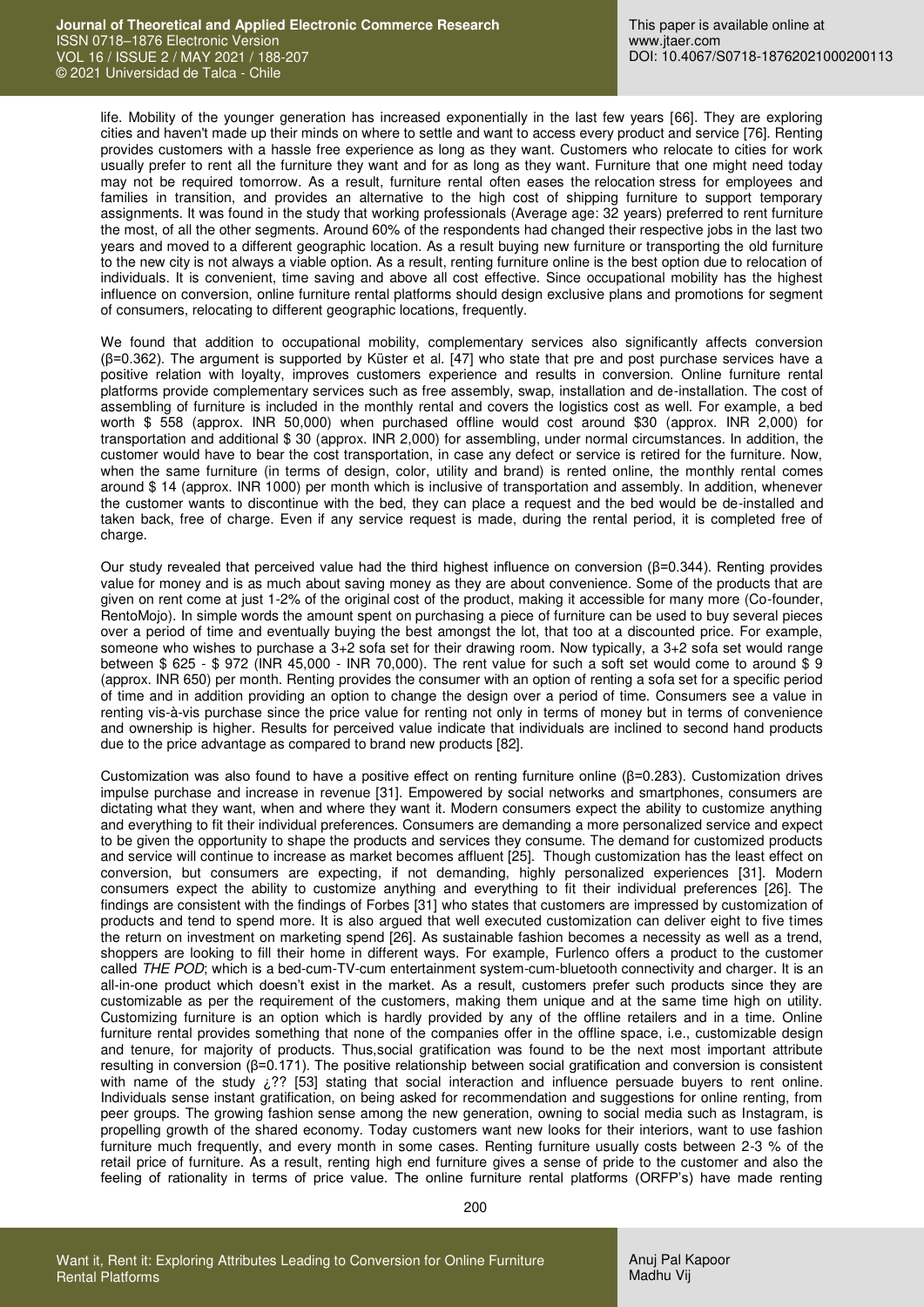furniture more exciting for people. Customers can pay for as long as they use and then give it back and take something else or move on. It's all about meeting the lifestyle of customer in today's time [26]. For example, customers can use the products till the time they want on the basis of monthly rentals. When they are certain about where they want to live for a longer time, they can own the products at a discounted price. In addition, the feeling of owning a living space which leaves an impression on others is on the rise. Home ambience and décor play very important roles in today's time. Home décor represents one's personality and individuals display their edge and personality through their home space itself. As a result, renting furniture which is attractive in design and yet has a higher utility is aspired by many. Buying several pieces of furniture is not only risky but also involves heavy investment. In such cases, renting is a safer option.

Psychological ownership however, had a negative relation with conversion (β=-0.328). People who purchase new furniture have a sense of belonging for the furniture and do not mind investing in furniture. They consider furniture as assets and use them for over decades. The findings are consistent with that of Moeller and Wittkowski [60] who stated that non-ownership services is negatively influenced by possession importance ,i.e., consumers are attached to products with full ownership as compared to temporary ownership. Research by Bagga et al. [7] also confirmed that rented objects are not valued higher than possessed objects. It was found during the study that individuals who prefer to purchase furniture are not fully convinced with the idea of renting. They cannot image renting furniture especially, if it has been used by other. Respondents did not prefer to sleep on a bed, which has been used by someone else. Therefore consumers who rented online had no sense of ownership towards the rented products and hence did not affect the conversion.

This study makes several important contributions to research. Firstly, as far as our knowledge is concerned, this study is one of the very few that has attempted to investigate the relationship between online portals or web based platform attributes and conversion for online rental service provider. As noted earlier, extant research has focused on consumers' initial adoption and acceptance of mobile apps or website, and has seldom considered attributes of a web based platform, which is critical to online furniture rental platform's (OFRP) success. In this regard, this study contributes to existing literature by providing new insights into web-platform attributes of online furniture rental providers and their effects on conversion, i.e., actual purchase by customers. In addition, as discussed in the literature review, only a limited number of studies have tested issues relating to online furniture rental [10], [45], [69]. Moreover, the perspective on online furniture rental of Indian customers requires deeper understanding, especially given the lack of any studies either on India or any emerging economy. Therefore, this study makes a valuable contribution by expanding the current understanding regarding the main aspects pertaining to furniture rental in the online space, either in India or worldwide. Secondly, with the help of a series of focus group discussion with users renting furniture in the online space, a new dimension of complementary services was identified. A complementary service is a construct which has evolved with the online commerce industry. With more and more focus on collaborative consumption, making it convenient and hassle free for consumers, to rent products online in a seamless manner has emerged as a strategic step for online rental platforms worldwide. Thirdly, prior studies on web-based attributes largely ignored the operational aspects of web-based platforms and focused more on the adoption levels [28]. Previous research has mainly adopted Technology Acceptance Model (TAM) and Unified Theory of Acceptance and Use of Theory (UTAUT) as a theoretical basis and investigated the roles of instrumental beliefs such as perceived usefulness and performance expectancy in determining mobile app attributes. However, mobile shopper behavior is not only affected by perceived usefulness and performance expectancy which are extrinsic motivations, but also by mobile attributes, which is an intrinsic motivation that places emphasis on shopping process. Similar to what previous studies' findings that have shown among online shopping consumers [43], [44], [54].

Besides its contribution to the theory, this study provides more practical and empirical understanding about the main attributes that should be considered in designing and marketing online renting platforms. From a managerial point of view, this study offers salient insights for online platforms and marketers regarding retaining of existing users and facilitation of higher conversion. For instance, the study reveals that occupational mobility has a greater impact on conversion for renting furniture online. Therefore designing campaigns which resonates with the requirements of individuals relocating to other locations would not only create interest but also lead to higher conversion. In addition, creating customized offerings for consumers with higher occupational mobility, for instance providing free delivery on next relocation ,i.e. ,whenever an individual relocates in future, the logistics of rented furniture would be taken care of by the online rental platform. This will not only create stickiness towards the brand but would also increase conversion i.e. renting more and more on the same platform. Companies can come up with engaging subscription plans; for example, yearlong free delivery, unlimited furniture swaps etc., exclusively for customers high on occupational mobility, thus leading to higher conversion. Online rental platforms should also create customized offerings in terms of product design, in order to increase conversion. Customization was found to increase conversion towards online rentals, therefore providing option to customers; to customize their products in terms of colors, sizes and material, would not only increase conversion but would also create positive word of mouth for online rental platforms. Markets can design marketing campaigns and let them run for a couple weeks, and then analyze the results. This way, they will have an accurate impression of actual progress over time, rather than a quick snapshot into how their customization strategy is progressing. Perceived value was found to increase conversion i.e. renting online furniture due to multiple values such as convenience, low cost and flexibility etc. derived through renting. As a result, the online rental platforms should provide greater services through their channels in order to increase the value perceived by customers. For example, including description about the product durability and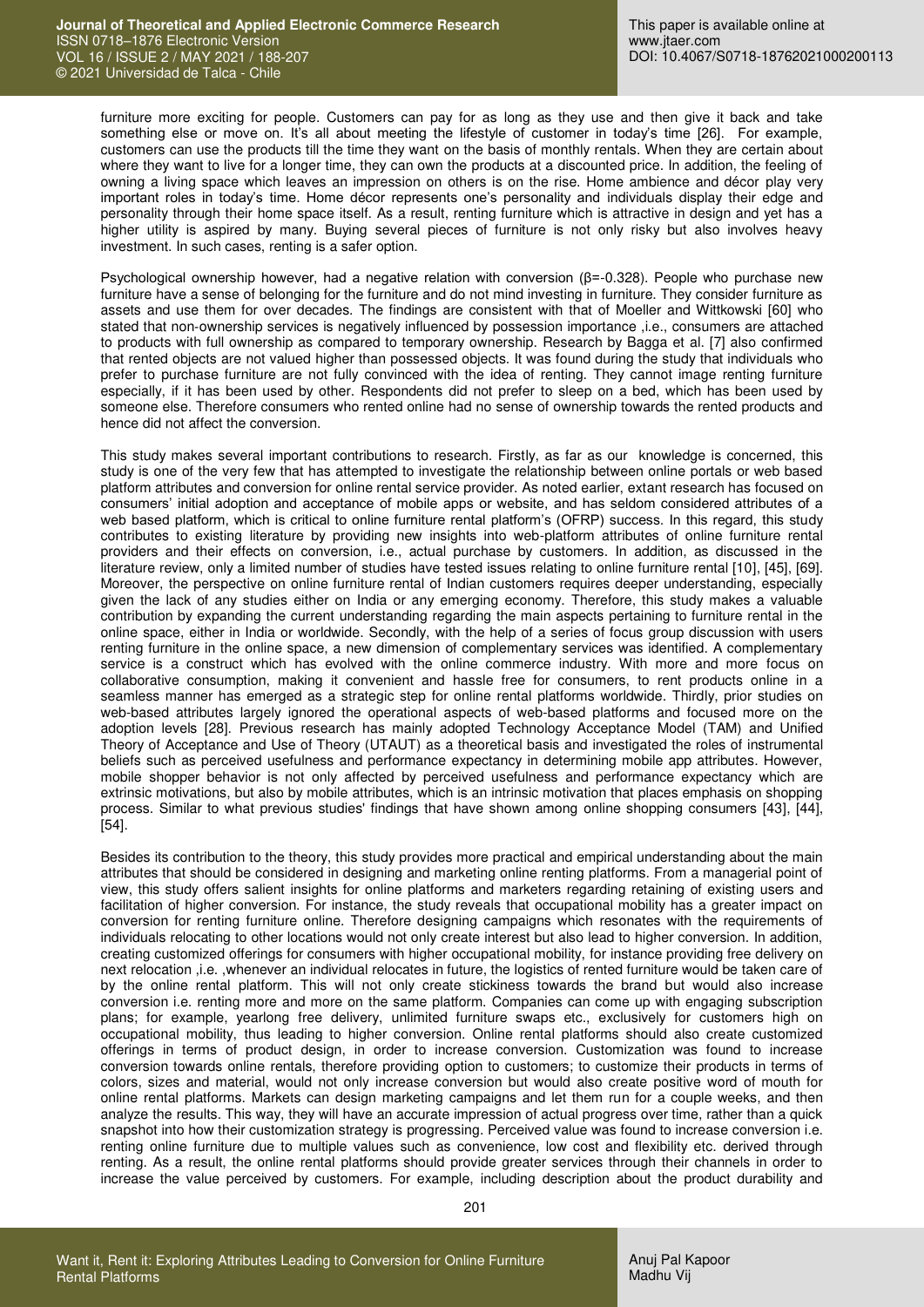functionality, sellers' ratings, certifications of the product, and by providing assurances for the reduced chances of a product malfunction, which are largely ignored by the online platforms [70], in order to increase conversion and motivate newer customers to rent online. Psychological ownership for customers, who do not wish to rent furniture, companies can come up with *Try an item* strategy wherein customers can request for furniture on a trial period, free of cost. If the customers are happy with the product and service, they can rent the furniture by paying for the subsequent month. This will not only instill confidence within the customers towards renting but also encourage them to try low value furniture which has a lower psychological ownership. If the customers find value in the rented furniture, the psychological ownership would eventually reduce and increase conversion. Regarding social gratification, online rental platforms need to encourage customers to visit the web portals and view picture posted by other users. Company's web portals or mobile apps should consist of high-quality images clicked professionally and beside the product images; they should also have a place to display customers' photos who previously rented them. This will allow users to imagine, how the rented furniture would improve the décor of one's rooms, which in turn would increase their social interaction, thus leading to higher acceptability. For complementary services, companies should include *complete the look* section on their web portals or mobile apps that suggests supplementary accessories and services, being provided to customers. Since complementary services is found be positively related to conversion, a detailed view of all complementary services which can be provided to the customers, would in turn improve the conversion process. Therefore, occupational mobility, complementary services, perceived value and social gratification are the influential attributes which need to be factored in, while designing an effective web based or mobile strategy for online furniture rental platforms.

## **6 Conclusion**

This study has attempted to provide more understanding regarding the aspects that could shape Indian customers' behavior towards online furniture rental platforms (OFRPs). A close review of online renting illustrates that previous research has seldom examined the continued intention towards online renting. However, retaining customers and facilitating their continued purchase are crucial for OFRPs. Thus, the purpose of this study was to examine various attributes of online furniture rental platforms towards conversion. We proposed and empirically examined an integrated model that explains attributes of online furniture rental platforms and final conversion. The results indicated that occupational mobility, psychological ownership, complementary services, social gratification, price value and customization affect the conversion for online furniture rental platforms. In addition, a new construct, i.e., complementary services was identified through focus group discussion which in-turn affected conversion. The results imply that online furniture rental platforms need to design a platform which not only provides value to the customers but influences their lifestyle as well and eventually result into conversion. The data was then analyzed using SEM and the results largely supported the validity of the current study's model by confirming the influence of the most significant of the proposed factors on conversion. A rich discussion of the findings was presented in the light of the particular nature of OFRPs, the furniture context, and India. Further explanation and discussion were provided about the theoretical contributions and practical implications of this study.

# **7 Limitations and Future Scope**

Although this research contributes to the growing body of rental shopping literature, the findings should be interpreted with caution. First, we conducted this research in India, where online renting is developing rapidly especially in the urban areas, but is still in its infancy stage. Thus, it may be difficult to generalize the study's findings to other parts of India, especially semi-urban areas (typically Tier 2 and 3). Hence, future research could garner a larger number of participants, in addition to utilizing a randomized sampling technique.

Secondly, besides the factors identified in this study, there may be other factors affecting conversion towards online rental platforms. It would be interesting for future studies to integrate the role of moderating individual characteristics, like satisfaction with collaborative practices, for a more detailed analysis. We can also consider the moderating effect of platform type. Platforms can be mobile (Mobile apps) or desktop/laptop (websites dedicated to online renting). The type of the product sold could also be a moderating variable. For instance, how conversion for living room furniture like sofa set differs from that of bed room or kids' room, like beds. In addition, we have focussed on just one type of collaborative consumption platform. Further testing the model in other online sharing contexts such as clothes and apparel, etc., is recommended. Testing the model in other contexts may create different usage patterns and further identify determinants for building a successful sharing platform.

Thirdly, this sample remains limited. The sampling strategy for the quantitative survey under-represented certain population groups, limiting the generalizability of the findings. Our survey sample was controlled to only users of web based platforms such as Furlenco, etc. To focus on the online renting process, we only focused on potential users which naturally confines our sample to smartphone and internet users. Adding participants from a wider geographic area could provide more themes to expand the theory.

Future research should go beyond the Indian market, compare different online furniture rental markets, and use more sophisticated sampling strategies, at best representative of the whole furniture rental user base.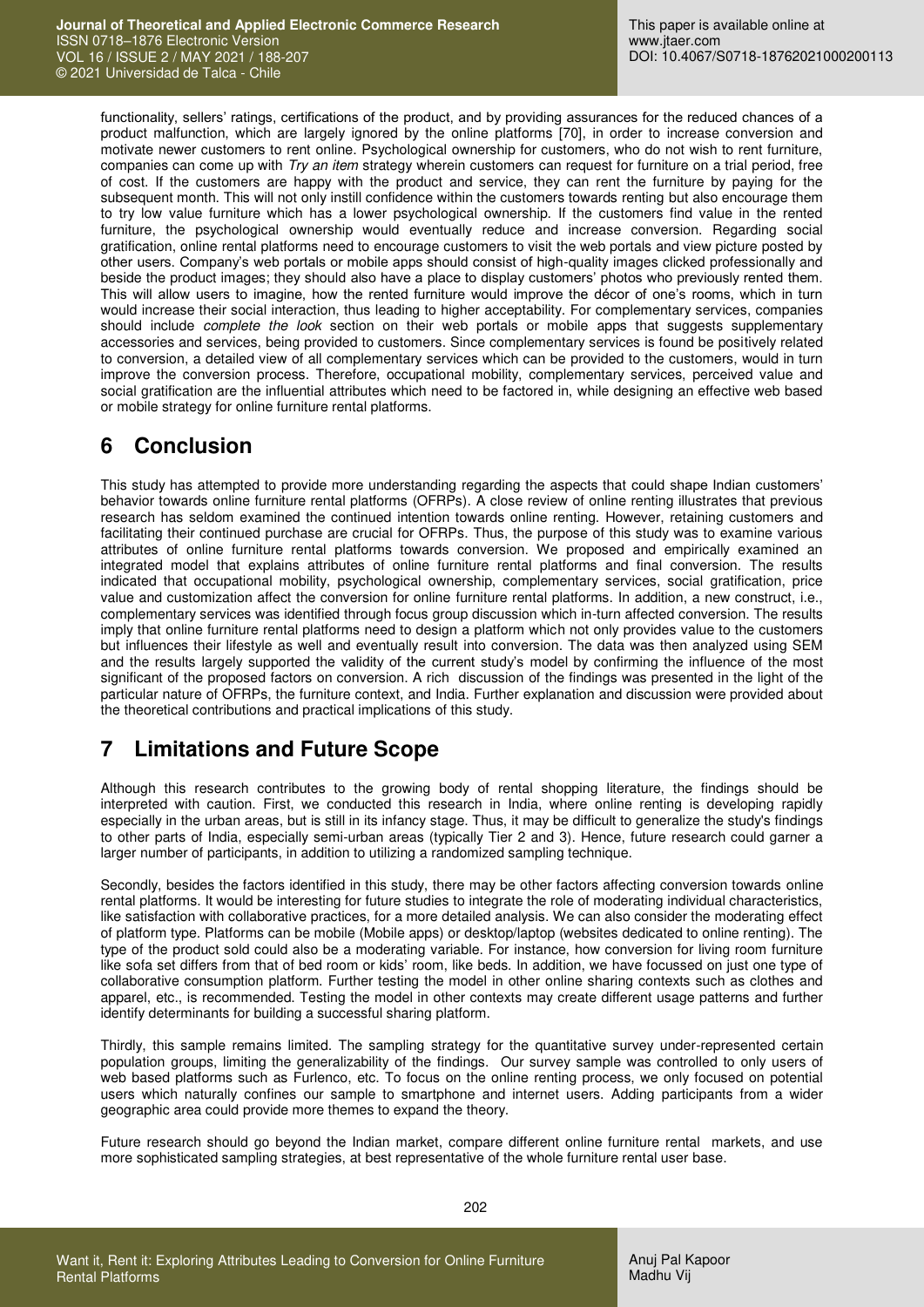Lastly, the service aspect of online furniture renting has not been covered in the study. Once the order is delivered, the experience with the rented furniture, assembly, de-installation, etc., have not been taken into consideration. Future studies can be designed in such a manner that the pre-purchase as well as post-purchase attributes are identified and measured.

### **Acknowledgement**

We are truly grateful to Faculty of Management Studies, University of Delhi, India for providing us with a promoting environment to carry out our research. We also acknowledge the support of Indian Council of Social Science Research (ICSSR), Delhi for providing us with the required support in carrying out the research.

## **Website List**

Site 1: Furlanco [www.furlenco.com](http://www.furlenco.com/)

### **References**

- [1] I. Abbes, Y. Hallem and N. Taga, Second-hand shopping and brand loyalty: The role of online collaborative redistribution platforms, Journal of Retailing and Consumer Services, vol. 52, no. 101885, pp. 1-11, 2019.
- [2] A. Acquier, T. Daudigeos and J. Pinkse, Promises and paradoxes of the sharing economy: An organizing framework, Technological Forecasting and Social Change, vol. 125, no. 6, pp. 1-10, 2017.
- [3] A. A. Alalwan, N.P. Rana, Y.K. Dwivedi, and R. Algharabat, Social media in marketing: A review and analysis of the existing literatura, Telematics and Informatics, vol. 34, no. 7, pp. 1177-1190, 2017.
- [4] A.A. Alalwan, Mobile food ordering apps: An empirical study of the factors affecting customer e-satisfaction and continued intention to reuse, International Journal of Information Management, vol. 50, no. 1, pp. 28-44, 2020.
- [5] E.W. Anderson, C. Fornell and R.T. Rust. Customer satisfaction, productivity, and profitability: Differences between goods and services, Marketing Science, vol. 16, no. 2, pp. 129-145, 1997.
- [6] M. Amirpur and A. Benlian, Buying under pressure: Purchase pressure cues and their effects on online buying decisions, in Proceedings of the 36th International Conference On Information Systems (ICIS 2015), Fort Worth, USA, Dec 2015.
- [7] C.K. Bagga, N. Bendle and J. Cotte, Object valuation and non-ownership possession: How renting and borrowing impact willingness-to-pay, Journal of the Academy of Marketing Science, vol. 47, no. 1, pp. 97-117, 2019.
- [8] F. Bardhi and G.M. Echkhardt, Access-based consumption: The case of car sharing, Journal of Consumer Research, vol. 39, no. 4, pp. 881-898, 2012.
- [9] S. Barnes and J. Mattsson, Understanding current and future issues in collaborative consumption: A four-stage Delphi study, Technological Forecasting and Social Change, vol, 104, no. C, pp. 200-211, 2016.
- [10] A.A. Barreda, A. Bilgihan, K. Nusair, and F. Okumus, Generating brand awareness in online social networks, Computers in Human Behavior, vol. 50, no. 3312, pp. 600-609, 2015.
- [11] M. Bezançon, D. Guiot and E. Le Nagard, Comment les distributeurs peuvent-ils réduire le risque perçu pour un achat d'occasion sur Internet ? Analyse exploratoire et proposition d'un nouveau cadre théorique, Colloque International de l'Association Française de Marketing, vol. 34, no. 4, pp. 3-30, 2013.
- [12] J. Boase and R. Ling, Measuring mobile phone use: self- report versus log data, Journal of Computer Mediated Communication, vol. 18, no. 4, pp. 508-519, 2013.
- [13] L. Bocker and T. Meelen, Sharing for people, planet or profit? Analyzing motivations for intended sharing economy participation, Environtal Innovation and Societal Transitions, vol. 23, pp. 28-39, 2017.
- [14] R. Botsman and R. Rogers, What's Mine Is Yours. The Rise of Collaborative Consumption, London, 2010.
- [15] N. Brace, R. Kemp and R. Snelgar, SPSS for psychologists: A guide to data analysis using SPSS for windows. (2. baskı). Hampshire: Palgrave: Macmillan, 2003.
- [16] A. Bryman, Social Research Methods (2nd edition). Oxford: Oxford University Press, 2004.
- [17] B. Byrne, Structural Equation Modeling with AMOS: Basic Concepts, Applications and Programming (6th ed.). New York: Taylor & Francis, 2010.
- [18] M.C. Cervellon, L. Carey and T. Harms, Something old, something used: Determinants of women's purchase of vintage fashion vs second-hand fashion, International Jouran of Retai and Distribution Management, vol. 40, no. 12, pp. 956-974, 2012.
- [19] C. Cheung, X. Shen, Z. Lee, and T. Chan, Promoting sales of online games through customer engagement, Electronics Commerce Research and Applications, vol. 14, no. 4, pp. 241-250, 2015.
- [20] C.J. Chiu, Y.H. Hu, D.C. Lin, F.Y. Chang, C.S. Chang, and C.F. Lai, The attitudes, impact, and learning needs of older adults using apps on touchscreen mobile devices: Results from a pilot study, Computers in Human Behavior, vol. 63, 189-197, 2013.
- [21] J.C. Correa, W. Garzón, P. Brooker, G. Sakarkar, S.A. Carranza, L. Yunado, and A. Rincón, Evaluation of collaborative consumption of food delivery services through web mining techniques, Journal of Retailing and Consumer Services, vol. 46, pp. 45-50, 2019.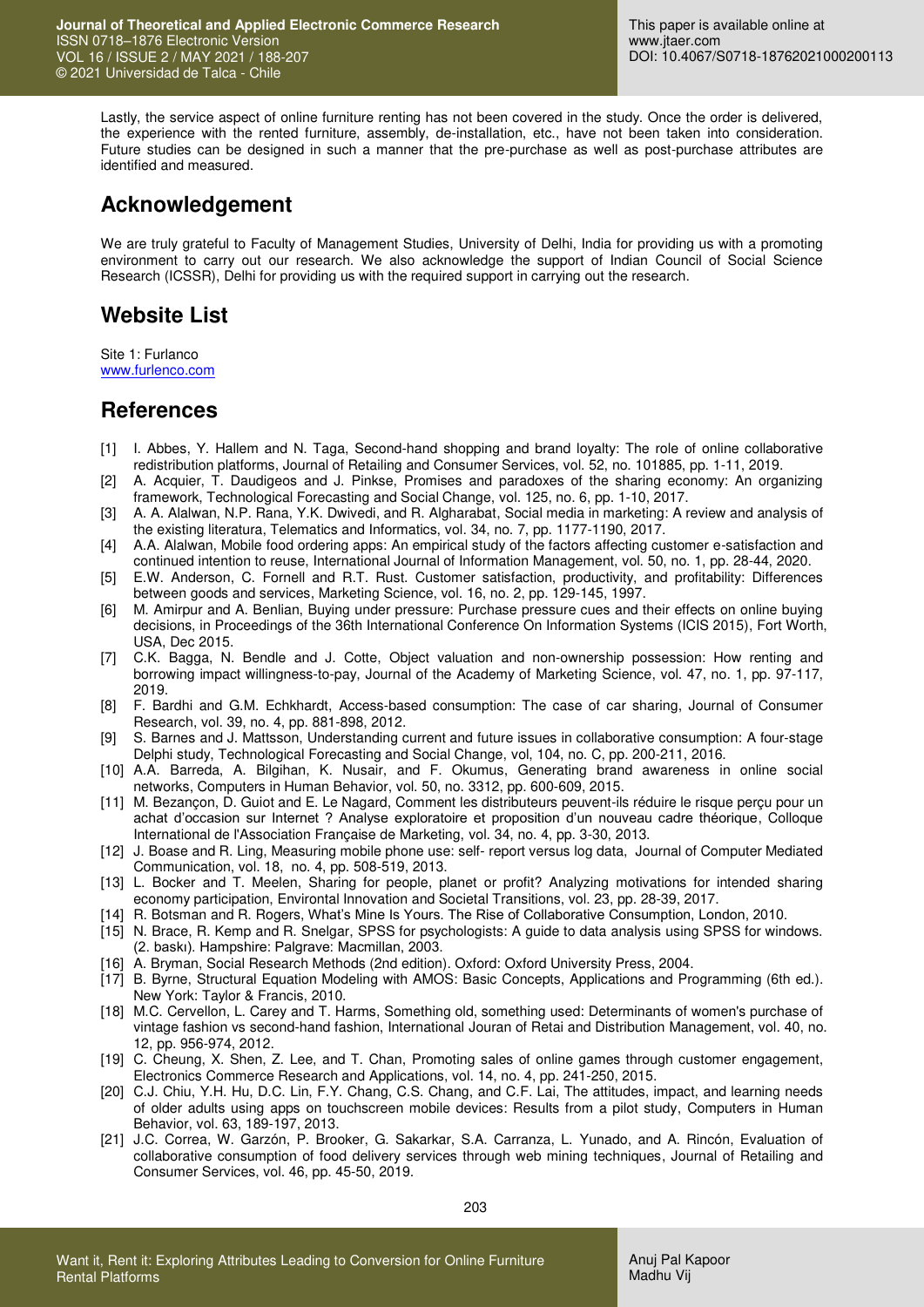- [22] B. Cova and V. Cova, The Consumer Experience : from manipulation to compromiso, Society and Consumtpion Conference, Rouen, Frannce, 2004.
- [23] D. Cyr, M. Head and A. Ivanov, Design aesthetics leading to m-loyalty in mobile commerce, Information and Management, vol. 43, no. 8, pp. 950-963, 2006.
- [24] A. Diamantopoulos and J.A. Siguaw, Introducing LISREL. London: Sage Publications Ltd, 2000.
- [25] Deloitte. (2018) The-consumer-is-changing. Deloitte. [Online]. Available: [https://www2.deloitte.com/content/](https://www2.deloitte.com/content/%20dam/insights/us/articles/4822_The-consumer-is%20changing/DI_The-consumer-is-changing.pdf)  dam/insights/us/articles/4822\_The-consumer-is changing/DI\_The-consumer-is-changing.pdf
- [26] Deloitte. (2019) Made to order: The rise of mass personaliion. Deloitte. [online]. Available: [https://www2.deloitte.com/content/dam/Deloitte/ch/Documents/consumer-business/ch-en consumer-business](https://www2.deloitte.com/content/dam/Deloitte/ch/Documents/consumer-business/ch-en%20consumer-business-made-to-order-consumer-review.pdf)[made-to-order-consumer-review.pdf](https://www2.deloitte.com/content/dam/Deloitte/ch/Documents/consumer-business/ch-en%20consumer-business-made-to-order-consumer-review.pdf)
- [27] W.B. Dodds, K.B. Monroe and D. Grewal, Effects of price, brand, and store information on buyers, Journal of Marketing Research, vol. 28, no. 3, pp. 307-319, 1991.
- [28] Y.K. Dwivedi, J. Choudrie and W.P. Brinkman, Development of a survey instrument to examine consumer adoption of broadband, Industrial Management and Data Systems, vol. 106, no. 5, pp. 700-718, 2006.
- [29] E.G. Edbring, M. Lehner and O. Mont, Exploring consumer attitudes to alternative models of consumption: Motivations and barriers, Journal of Cleaner Production, vol. 123, pp. 5-15, 2016.
- [30] C. Ferraro, S. Sands and J. Brace-Govan, The role of fashionability in second-hand shopping motivations, Journal of Retailing and Consumer Services, vol. 32, pp. 262-268, 2016.
- [31] Forbes. (2017) Personalized customer experience increases revenue and loyalty. Forbes. [Online]. Available: [https://www.forbes.com/sites/shephyken/2017/10/29/personalized-customerexperience-increases-revenue-and](https://www.forbes.com/sites/shephyken/2017/10/29/personalized-customerexperience-increases-revenue-and-loyalty/#603de8934bd6)[loyalty/#603de8934bd6](https://www.forbes.com/sites/shephyken/2017/10/29/personalized-customerexperience-increases-revenue-and-loyalty/#603de8934bd6)
- [32] C. Fornell and D.F. Larcker, Evaluating structural equation models with unobservable variables and measurement errore, Journal of Marketing Research, vol. 18, no. 1, pp. 39-50, 1981.
- [33] A. Fontana and J.H. Frey, The interview: From neutral stance to political involvement, in The SAGE Handbook of Social Research Methods (P. Alasuutari, L. Bickman and J. Brannan, Eds.). Los Angeles: SAGE, 2008, pp. 695-727.
- [34] L. Gao, K.A, Waechter and X. Bai, Understanding consumers' continuance intention towards mobile purchase: A theoretical framework and empirical study - A case of China, Computers in Human Behavior, vol. 53, pp. 249- 262, 2015.
- [35] B. Halkier and I. Jensen, Methodological challenges in using practice theory in consumption research. Examples from a study on handling nutritional contestations of food consumption, Journal of Consumer Culture, vol. 11, no. 1, pp. 101-123, 2011.
- [36] J.F. Hair, W.C. Black, B.J. Babin, and R.E. Anderson, Multivariate Data Analysis: A Global Perspective (7th ed.). Upper Saddle River, NJ: Pearson Education International, 2010.
- [37] J.F. Hair, W.C. Black, B.J. Babin, and R.E. Anderson, R.L.Tatham, Multivariate Data Analysis. New Jersey: Prentice Hall, 2006.
- [38] J.F. Hair, W.C. Black, B.J. Babin, and R.E. Anderson, Multivariate Data Analysis: A Global Perspective (7th ed.). Upper Saddle River, NJ: Pearson Education International, 2010.
- [39] J. Hamari, M. Sjöklint and A. Ukkonen, The sharing economy: Why people participate in collaborative consumption, Journal of the Association for Information Science and Technology, vol. 67, no. 9, pp. 2047-2059, 2016.
- [40] R. Hobbs, Understanding the influencers of second-hand apparel shopping behavior, M.S.thesis, Wilfrid Laurier University, Faculty of Arts, 2016.
- [41] J.W. Hoelter, The analysis of covariance structures goodness-of-fit índices, Sociological Methods and Research, vol. 11, no. 3, pp. 325-344, 1983.
- [42] J. Hwang and M. Griffiths, Share more drive less: Millennials value perception and behavioral intent in using collaborative consumption services, Journal of Consumer Marketing, vol. 34, no. 2, pp. 132-146, 2017.
- [43] A.P. Kapoor and M. Vij, Technology at the dinner table: Ordering food online through mobile apps, Journal of Retailing and Consumer Services, vol. 43, pp. 342-351, 2018.
- [44] J.D. Kim and Y. Hwang, A study of mobile internet user's service quality perceptions from a user's utilitarian and hedonic value tendency perspectives, Information System Frontiers, vol. 14, no. 2, pp. 1-13, 2010.
- [45] Y. Kim, Y. Park and J. Choi, A study on the adoption of IoT smart home service: Using value-based adoption model, Total Quality Management and Business Excellence, vol. 28, no. 9-10, pp. 1149-1165, 2017.
- [46] M. Kleijnen and V.U. Amsterdam, Consumer Adoption of Wireless Gaming Services, 2014.
- [47] I. Küster, N. Vila and P. Canales, How does the online service level influence consumers' purchase intentions before a transaction? A formative approach, European Journal of Management and Business Economics, vol. 25, no. 3, pp. 111-120, 2016.
- [48] R. Ladwein, Les modalités de l'appropriation de l'expérience de consommation: Le cas du tourisme urbain. Sociétés, in Consommations et consommateurs (E. Rémy and I. Garabuau, Eds.). Paris, 2003, pp. 85-98.
- [49] J.Y. Lai and J. Wang, Exploring the impacts of perceived e-collaboration service convenience on new product development in taiwanese IC design companies, Information Technology and Management, vol. 19, no. 2, pp. 107-120, 2018.
- [50] M. Laroche, J. Bergeron and G. Barbaro-Forleo, Targeting consumers who are willing to pay more for environmentally friendly products, Journal of Consumer Marketing, vol. 18, no. 6, pp. 503-520, 2001.
- [51] S.H.N. Lee and P.S. Chow, Investigating consumer attitudes and intentions toward online fashion renting retailing, Journal of Retailing and Consumer Services, vol. 52, p. 101892, 2020.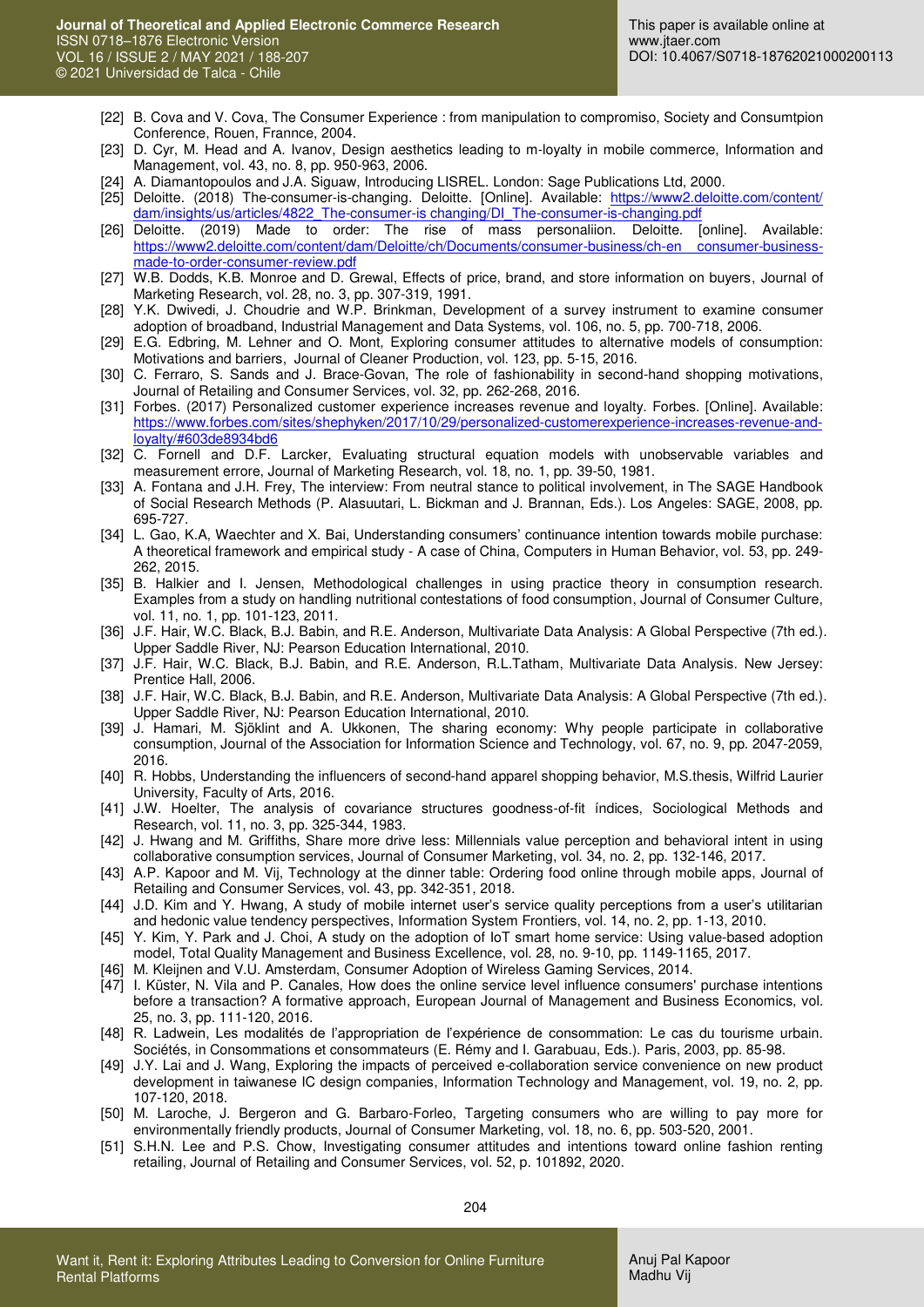- [52] N. Lemaitre and V. De Barnier, When consumers become merchants: Motivations. Experience production and prospects, Decisions Marketing, vol. 78, pp. 1-18, 2015.
- [53] S.M. Lee and S.J. Lee, Consumers' initial trust toward second-hand products in the electronic market, Journal of Cumputer Information System, vol. 46, no. 2, pp. 85-98, 2015.
- [54] X. Li, T. Hess, A. McNab, and Y. Yu. (2009) Culture and acceptance of global web sites: A cross-country study of the effects of national cultural values on acceptance of a personal web portal. DATA. Semantic Scholar. [Online]. Available: [https://www.semanticscholar.org/paper/Culture-and-acceptance-of-global-web-sites%3A-a](https://www.semanticscholar.org/paper/Culture-and-acceptance-of-global-web-sites%3A-a-study-Li-Hess/05a3d837157a56577bd5fd72b29bde5da85834d6)[study-Li-Hess/05a3d837157a56577bd5fd72b29bde5da85834d6](https://www.semanticscholar.org/paper/Culture-and-acceptance-of-global-web-sites%3A-a-study-Li-Hess/05a3d837157a56577bd5fd72b29bde5da85834d6)
- [55] Y. Liang and P. Lu, Effect of occupational mobility and health status on life satisfaction of Chinese residents of different occupations: Logistic diagonal mobility models analysis of cross sectional data on eight Chinese provinces, International Journal for Equity in Health, vol, 13, no. 15, pp.13-15, 2014.
- [56] S. Liao, Q. Li and D. Xu. A Bayesian network-based framework for personalization in mobile commerce applications', Communications of the Association for Information Systems, vol. 15, no. 1, pp.494-511, 2005.
- [57] F. Liébana-Cabanillas and J. Lara-Rubio, Predictive and explanatory modeling regarding adoption of mobile payment systems, Technological Forecasting and Social Change, vol. 120, pp. 32-40, 2017.
- [58] J. McDougall, M. Readman and P. Wilkinson, The uses of (digital) literacy, Learning, Media and Technology, vol. 43, no. 3, pp. 263-279, 2018.
- [59] Michael Page. (2018) Relocating for a job. Michael Page. [Online]. Available: [https://www.michaelpage.co.uk/ad](https://www.michaelpage.co.uk/ad%20vice/career-advice/growing-your-career/relocating-job)  [vice/career-advice/growing-your-career/relocating-job](https://www.michaelpage.co.uk/ad%20vice/career-advice/growing-your-career/relocating-job)
- [60] S. [Moeller](https://www.emerald.com/insight/search?q=Sabine%20Moeller) and K. Wittkowski, The burdens of ownership: reasons for preferring renting[, Managing Service](https://www.emerald.com/insight/publication/issn/0960-4529)  [Quality: An International Journal,](https://www.emerald.com/insight/publication/issn/0960-4529) vol. 20, no. 2, pp. 176-191, 2010.
- [61] M. Möhlmann, Collaborative consumption: determinants of satisfaction and the likelihood of using a sharing economy option again, Journal of Consumer Behaviour, vol. 14, no. 3, pp. 193-207, 2015.
- [62] M.M. Montoya-Weiss, G.B. Voss and D. Grewal, Determinants of online channel use and overall satisfaction with a relational multichannel service provider, Journal of the Academy of Marketing Science, vol. 31, no. x, pp. 448-458, 2003.
- [63] D. Morgan, Focus Groups as Qualitative Research. London, New Delhi: Sage, Thousand Oaks, 1997.
- [64] D. Murillo, H. Buckland and E. Val, When the sharing economy becomes neoliberalism on steroids: Unravelling the controversies, Technological Forecasting and Societal Changes, vol. 125, no. C, pp. 66-76, 2017.
- [65] F.F.H. Nah, W. Hong, L.Q. Chen, and H.H. Lee, Information search patterns in ecommerce product comparison services, in [Cross-Disciplinary Models and Applications of Database Management: Advancing Approaches.](https://www.igi-global.com/book/cross-disciplinary-models-applications-database/55277) (k. Siau, Ed.). Lincoln, USA: University of Nebraska, 2012.
- [66] Niti Aayog. (2017) Annual report. Niti Aayong. [Online]. Available: [https://niti.gov.in/sites/default/files/2019-](https://niti.gov.in/sites/default/files/2019-04/Annual-Report-English.pdf) [04/Annual-Report-English.pdf](https://niti.gov.in/sites/default/files/2019-04/Annual-Report-English.pdf)
- [67] C.L. Newman, K. Watchter and A. White, A. Bricks or clicks? Understanding consumer usage of retail mobile apps, Journal of Services Marketing, vol. 3, no. 2, pp. 211-222, 2018.
- [68] J.C. Nunnally, Psychometric Theory. New York: McGraw-Hill, 1978.
- [69] A.B. Ozturk, K. Nusair, F. Okumus, and D. Singh, Understanding mobile hotel booking loyalty: An integration of privacy calculus theory and trust-risk framework, Information Systems Frontiers, vol. 19, no. 4, pp. 753-767, 2017.
- [70] C. Padmavathy, M. Swapana and J. Paul, Online second-hand shopping motivation conceptualization, scale development, and validation, Journal of Retailing and Consumer Services, vol. 51, pp. 19-32, 2019.
- [71] J. Paundra, L. Rook, J. Dalen, and W. Ketter, Preferences for car sharing services: Effects of instrumental attributes and psychological ownership, Journal of Environmental Psychology, vol. 53, pp. 121-130, 2017.
- [72] T. Pavia, Brand names and consumer inference: The effect of adding a numeric component to a brand name, in NA - Advances in Consumer Research Volume 21 (C. T. Allen and D. R. John, Eds.). Provo, UT: Association for Consumer Research, 1984, pp. 195-200.
- [73] I. Peters, O. Is, Tona and A. Popovič, How system quality influences mobile BI use: The mediating role of engagement, International Journal of Information Management, vol. 36, no. 5, pp. 773-783, 2016.
- [74] J.L. Pierce, T. Kostova and K.T. Dirks, Toward a theory of psychological ownership in organizations, Academy of Management, vol. 26, pp. 298-310, 2001.
- [75] P.M. Podsakoff, S.B. MacKenzie, J.Y. Lee, and N.P. Podsakoff, Common method biases in behavioral research: a critical review of the literature and recommended remedies, Journal of Applied Psychology, vol. 88, no. 5, pp. 879-903, 2003.
- [76] PwC. (2018) Sharing or pairing. Growth of the sharing economy. PwC. [Online]. Available: https://www.pwc. com/hu/en/kiadvanyok/assets/pdf/sharing-economy-en.pdf
- [77] D. Roux and D. Guiot Le développement du marché de l'occasion. Caractéristiques et enjeux pour le marché du neuf. Decis, Market, vol. 24, no. 3, pp. 25-35, 2001.
- [78] D. Roux and D. Guiot, Une mesure des motivations envers l'achat d'occasion leurs antécédents et leurs conséquences, Market Reserarch and Application, vol. 23, no. 4, pp. 63-95, 2008.
- [79] D. Roux, Les orientations envers l'achat d'occasion.le rôle du risque perçu et de l'expertise: Quelles implications pour la distribution. Decis, Market, vol. 35, no. 2, pp. 9-21, 2004.
- [80] S. Sacchi, I. Kriesi and M. Buchmann, Occupational mobility chains and the role of job opportunities for upward, lateral and downward mobility in Switzerland, Research in Social Stratification and Mobility, vol. 44, no. x, pp. 10-21, 2016.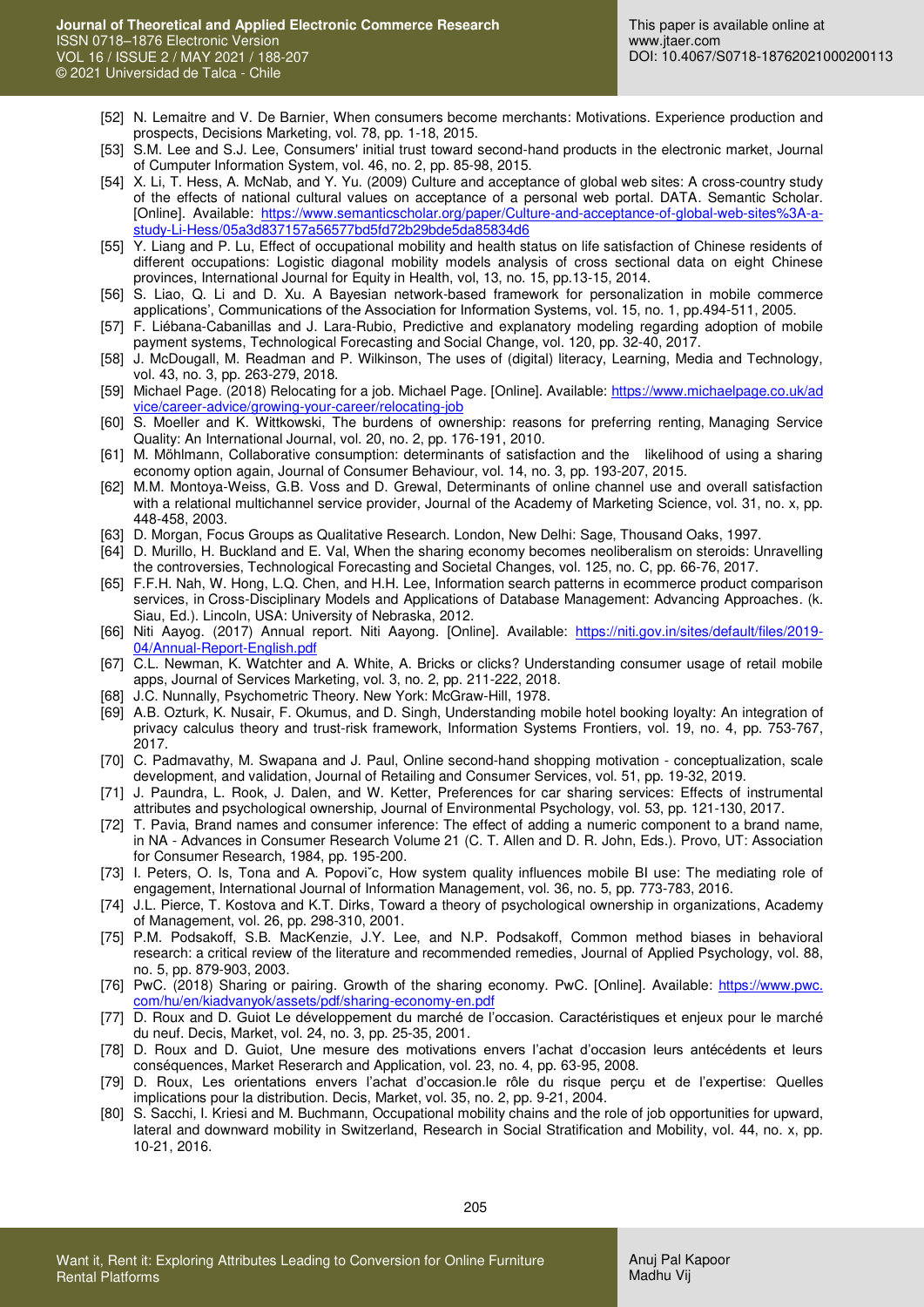- [81] G. Said, Understanding knowledge management system antecedents of performance impact: Extending the task-technology fit model with intention to share knowledge construct, Future Business Journal, vol. 1, no. 1/2, pp. 75-87, 2015.
- [82] J. Sihvonen and L.L.M. Turunen, As good as new–valuing fashion brands in the online second-hand markets, Journal of Product and Brand Management, .vol. 25, no. 3, pp. 285-295, 2016.
- [83] G. Sinclair and J. Tinson, Psychological ownership and music streaming consumption, Journal of Business Research, vol. 71, pp. 1-9, 2017.
- [84] T. Schaefers, S.J. Lawson and M. Kukar-Kinney, How the burdens of ownership promote consumer usage of access-based services. Market. Lett., vol. 27, pp. 569-577, 2016.
- [85] J. Schor, Debating the Sharing Economy. Great Transition Initiative, 2014.
- [86] N. Shaw and K. Sergueeva, The non-monetary benefits of mobile commerce: Extending UTAUT2 with perceived value, International Journal of Information Management, vol. 45, pp. 44-55, 2019.
- [87] E. Shove and M. Pantzar, Consumers, producers and practices understanding the invention and reinvention of nordic walking, Journal of Consumer, vol. 5, no. 1, pp. 43-64, 2005.
- [88] Statista. (2018a) Mobile app usage Statistics & facts. Statista. [Online]. Available: https://www.statista.com/ [topics/1002/mobile-app-usage/](https://www.statista.com/%20topics/1002/mobile-app-usage/)
- [89] Statista. (2018b) Number of mobile app downloads worldwide in 2017, 2018 and 2022. Statista. [Online]. Available[: https://www.statista.com/statistics/271644/worldwidefree- and-paid-mobile-app-store-downloads/](https://www.statista.com/statistics/271644/worldwidefree-%20and-paid-mobile-app-store-downloads/)
- [90] J. Stevens, Applied Multivariate Statistics for the Social Sciences, 5th ed. London: Psychology Press, 2002.
- [91] J.C. Sweeney, G.N. Soutar and L.W. Johnson, The role of perceived risk in the quality-value relationship: A study in a retail environment, Journal of Retailing, vol. 75, no. 1, pp. 77-105, 1999.
- [92] B.G. Tabachnick and L.S. Fidell, Using Multivariate Statistics (5th ed.). Boston: Pearson Education, 2007.
- [93] D.G.Taylor and M. Levin, Predicting mobile app usage for purchasing and information sharing, International Journal of Retail and Distributon Management, vol. 42, no. 8, pp. 759-774, 2014.
- [94] Thredup. (2018) The 2018 resale report. Thredup. [Online]. Available: https://www.thredup.com/resale/2018
- [95] E. Turban, J. Outland, D. King, J.K. Lee, T.P. Liang, and D.C. Turban, Electronic Commerce 2018: A Managerial and Social Networks Perspective. Cham, Switzerland: Springer, 2017.
- [96] A. Vance, C. Elie-Dit-Cosaque and D. Straub, Examining trust in information technology artifacts: The effects of system quality and culture, Journal of Management and Information Systems, vol. 24, no. 4, pp. 73-100, 2008.
- [97] I. Van de Walle, P. Hébeln and N. Siounandan, Les secondes vies des objets: les pratiques d'acquisition et de délaissement des produits de consommation, Cahier de Recherche, vol. 290, no. 1, pp. 1-88, 2012.
- [98] G. vanNoort, A.M. Voorveld and A.E. van Reijmersda, Interactivity in brand web sites: cognitive, affective, and behavioral responses explained by consumers' online flow experience, Journal of Interactive Marketing, vol. 26, no. 4, pp. 223-234, 2012.
- [99] V. Venkatesh, J.Y.L Thong and X. Xu, Consumer acceptance and use of information technology: Extending the unified theory of acceptance and use of technology, MIS Quarterly, vol. 36, no. 1, pp. 157-178, 2012.
- [100] V. Zeithaml, L. Berry and A. Parassuraman, The behavioral consequences of service quality, Journal of Marketing, vol. 1, pp. 31-46, 1996.